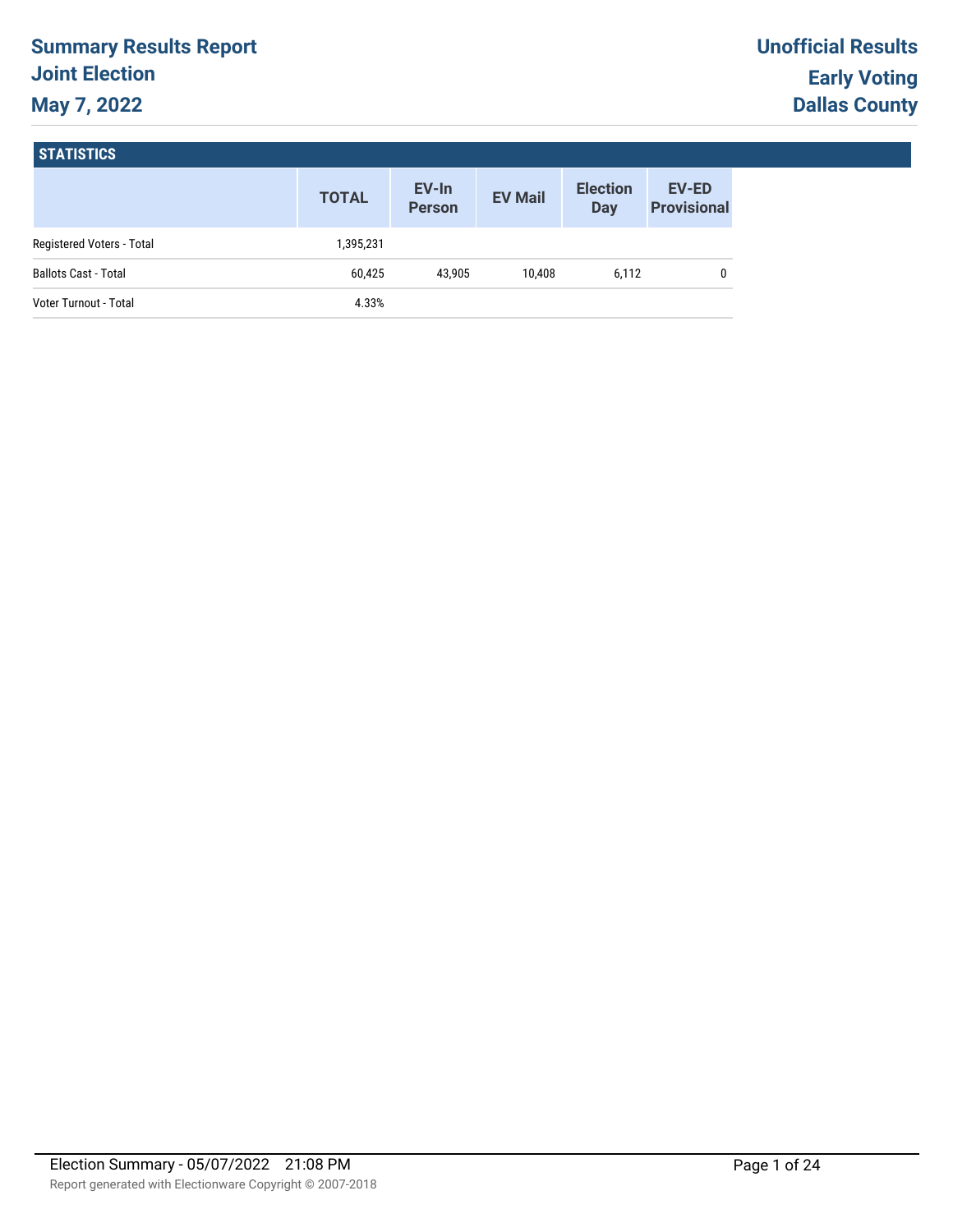**State of Texas Proposition 1**

Vote For 1

|                         | <b>TOTAL</b> | <b>VOTE %</b> | EV-In<br><b>Person</b> | <b>EV Mail</b> | <b>Election</b><br><b>Day</b> | <b>EV-ED</b><br><b>Provisional</b> |
|-------------------------|--------------|---------------|------------------------|----------------|-------------------------------|------------------------------------|
| For                     | 51,279       | 87.28%        | 37,542                 | 8,773          | 4,964                         | 0                                  |
| Against                 | 7,470        | 12.72%        | 5,181                  | 391,           | 898                           | 0                                  |
| <b>Total Votes Cast</b> | 58,749       | 100.00%       | 42,723                 | 10,164         | 5,862                         | 0                                  |

#### **State of Texas Proposition 2**

Vote For 1

|                         | <b>TOTAL</b> | <b>VOTE %</b> | EV-In<br>Person | <b>EV Mail</b> | <b>Election</b><br><b>Day</b> | <b>EV-ED</b><br><b>Provisional</b> |
|-------------------------|--------------|---------------|-----------------|----------------|-------------------------------|------------------------------------|
| For                     | 50,824       | 85.65%        | 37,175          | 8,538          | 5,111                         | 0                                  |
| Against                 | 8,512        | 14.35%        | 5,970           | 1,713          | 829                           | 0                                  |
| <b>Total Votes Cast</b> | 59,336       | 100.00%       | 43,145          | 10,251         | 5,940                         | $\bf{0}$                           |

# **Addison For Member of Council Addison**

Vote For 3

|                            | <b>TOTAL</b> | VOTE %  | EV-In<br><b>Person</b> | <b>EV Mail</b> | <b>Election</b><br><b>Day</b> | EV-ED<br><b>Provisional</b> |
|----------------------------|--------------|---------|------------------------|----------------|-------------------------------|-----------------------------|
| Guillermo "GQ" Quintanilla | 399          | 29.40%  | 336                    | 60             | 3                             | 0                           |
| Randy Smith                | 149          | 10.98%  | 118                    | 31             | 0                             | 0                           |
| Darren Gardner             | 388          | 28.59%  | 326                    | 60             | $\overline{2}$                | 0                           |
| Eileen Resnik              | 421          | 31.02%  | 343                    | 75             | 3                             | 0                           |
| <b>Total Votes Cast</b>    | 1,357        | 100.00% | 1,123                  | 226            | 8                             | $\mathbf{0}$                |

## **Balch Springs For Member of Council, At Large, Place 2 Balch Springs**

|                         | <b>TOTAL</b> | <b>VOTE %</b> | EV-In<br><b>Person</b> | <b>EV Mail</b> | <b>Election</b><br><b>Day</b> | <b>EV-ED</b><br><b>Provisional</b> |
|-------------------------|--------------|---------------|------------------------|----------------|-------------------------------|------------------------------------|
| Angela Swann Singletary | 146          | 59.84%        | 124                    | 22             | 0                             |                                    |
| Johnny W. Adams         | 98           | 40.16%        | 86                     | 12             | 0                             |                                    |
| <b>Total Votes Cast</b> | 244          | 100.00%       | 210                    | 34             | $\mathbf{0}$                  | 0                                  |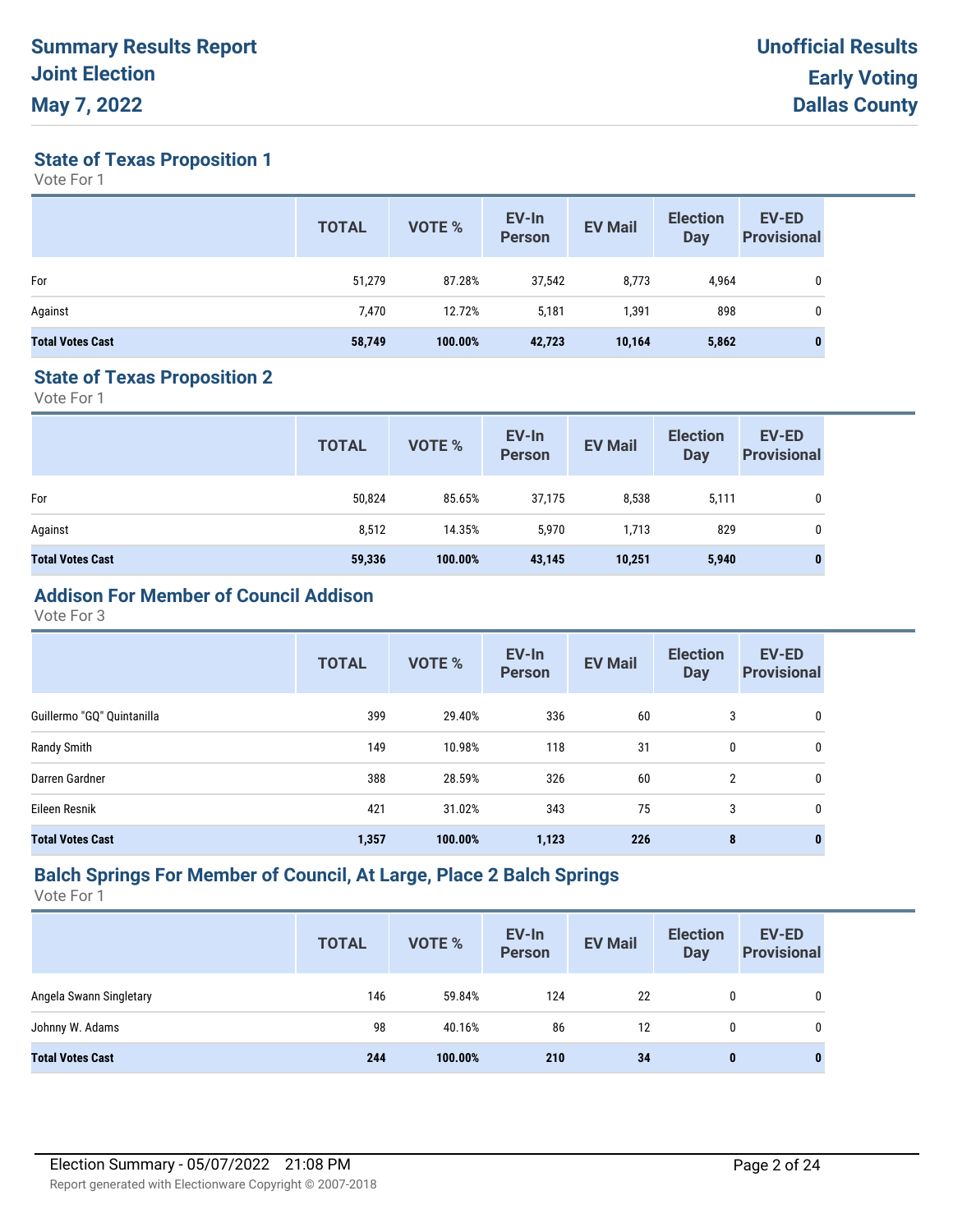#### **Balch Springs For Member of Council, Single Member District, Place 4 Balch Springs District** Vote For 1

|                         | <b>TOTAL</b> | VOTE %  | EV-In<br>Person | <b>EV Mail</b> | <b>Election</b><br><b>Day</b> | <b>EV-ED</b><br><b>Provisional</b> |
|-------------------------|--------------|---------|-----------------|----------------|-------------------------------|------------------------------------|
| Dawn Segroves           | 21           | 52.50%  | 14              |                | 0                             |                                    |
| <b>BK Patel</b>         | 19           | 47.50%  | 18              |                | 0                             | 0                                  |
| <b>Total Votes Cast</b> | 40           | 100.00% | 32              | 8              | $\bf{0}$                      | $\bf{0}$                           |

#### **Balch Springs For Member of Council, Single Member District, Place 6 Balch Springs District** Vote For 1

**EV-In Person Election Day TOTAL EV Mail EV-ED Provisional EV-In**<br> **Provisional** EV Mail Day Provisional Elishima S. Myles 44 55.00% 40 4 0 0 Meg Comstock 36 45.00% 33 3 0 0 **Total Votes Cast 80 100.00% 73 7 0 0**

## **Balch Springs Proposition A**

Vote For 1

|                         | <b>TOTAL</b> | VOTE %  | EV-In<br>Person | <b>EV Mail</b> | <b>Election</b><br>Day | <b>EV-ED</b><br><b>Provisional</b> |
|-------------------------|--------------|---------|-----------------|----------------|------------------------|------------------------------------|
| For                     | 175          | 70.56%  | 145             | 30             | 0                      | 0                                  |
| Against                 | 73           | 29.44%  | 64              | 9              | 0                      | 0                                  |
| <b>Total Votes Cast</b> | 248          | 100.00% | 209             | 39             | $\bf{0}$               | 0                                  |

## **Balch Springs Proposition B**

|                         | <b>TOTAL</b> | VOTE %  | EV-In<br>Person | <b>EV Mail</b> | <b>Election</b><br><b>Day</b> | <b>EV-ED</b><br><b>Provisional</b> |
|-------------------------|--------------|---------|-----------------|----------------|-------------------------------|------------------------------------|
| For                     | 124          | 50.20%  | 108             | 16             | 0                             | 0                                  |
| Against                 | 123          | 49.80%  | 100             | 23             | $\mathbf{0}$                  | 0                                  |
| <b>Total Votes Cast</b> | 247          | 100.00% | 208             | 39             | 0                             | 0                                  |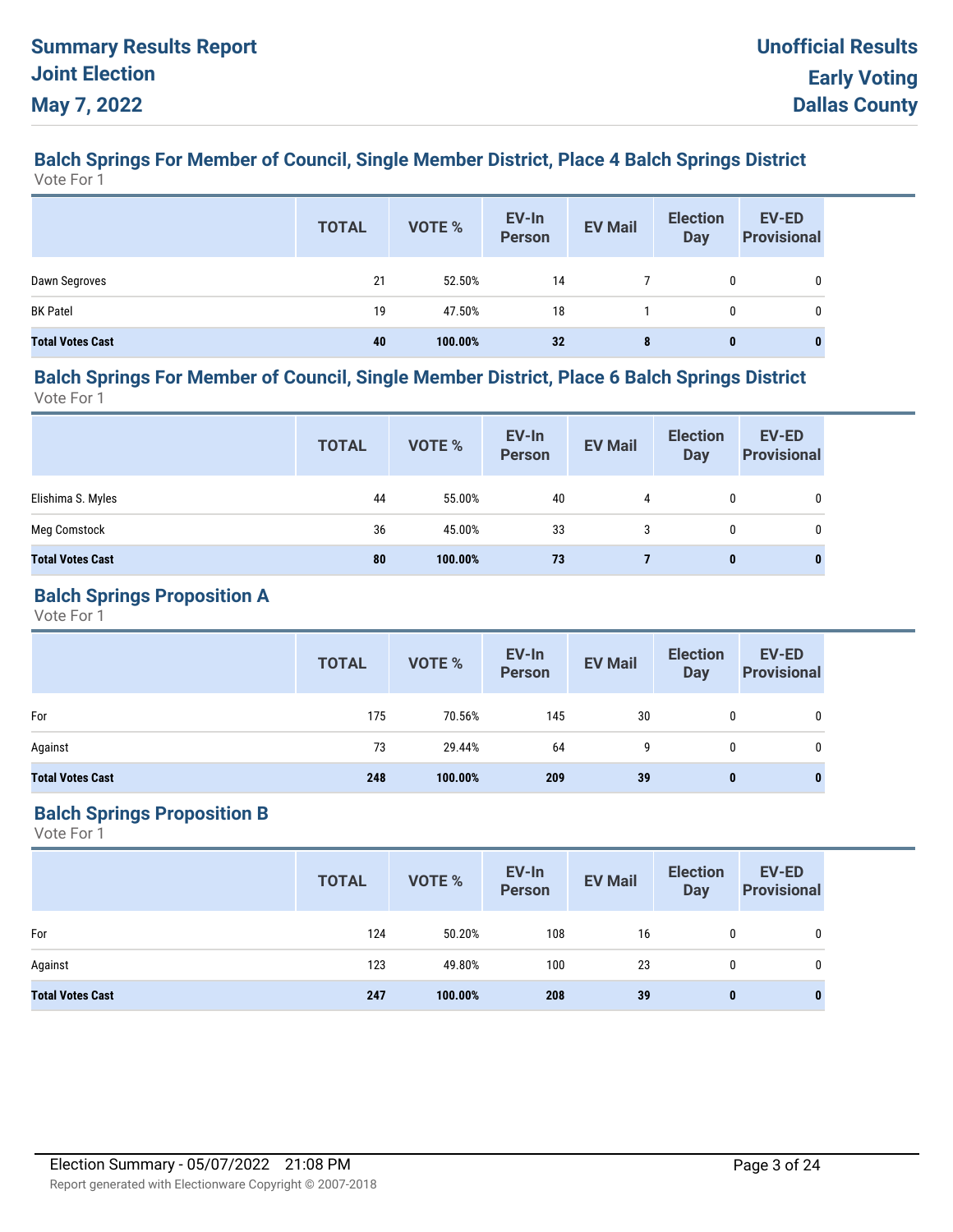**Balch Springs Proposition C**

Vote For 1

|                         | <b>TOTAL</b> | VOTE %  | EV-In<br>Person | <b>EV Mail</b> | <b>Election</b><br>Day | <b>EV-ED</b><br><b>Provisional</b> |
|-------------------------|--------------|---------|-----------------|----------------|------------------------|------------------------------------|
| For                     | 191          | 76.40%  | 161             | 30             | 0                      | 0                                  |
| Against                 | 59           | 23.60%  | 50              | 9              | 0                      | 0                                  |
| <b>Total Votes Cast</b> | 250          | 100.00% | 211             | 39             | $\bf{0}$               |                                    |

#### **Balch Springs Proposition D**

Vote For 1

|                         | <b>TOTAL</b> | VOTE %  | EV-In<br>Person | <b>EV Mail</b> | <b>Election</b><br>Day | <b>EV-ED</b><br><b>Provisional</b> |
|-------------------------|--------------|---------|-----------------|----------------|------------------------|------------------------------------|
| For                     | 209          | 83.60%  | 175             | 34             | 0                      | 0                                  |
| Against                 | 41           | 16.40%  | 36              | 5              | 0                      | 0                                  |
| <b>Total Votes Cast</b> | 250          | 100.00% | 211             | 39             | $\bf{0}$               | $\bf{0}$                           |

## **Balch Springs Proposition E**

Vote For 1

|                         | <b>TOTAL</b> | VOTE %  | EV-In<br>Person | <b>EV Mail</b> | <b>Election</b><br><b>Day</b> | <b>EV-ED</b><br><b>Provisional</b> |
|-------------------------|--------------|---------|-----------------|----------------|-------------------------------|------------------------------------|
| For                     | 204          | 81.60%  | 171             | 33             | 0                             | 0                                  |
| Against                 | 46           | 18.40%  | 40              | b              | $\mathbf{0}$                  | 0                                  |
| <b>Total Votes Cast</b> | 250          | 100.00% | 211             | 39             | 0                             | 0                                  |

## **Balch Springs Proposition F**

|                         | <b>TOTAL</b> | VOTE %  | EV-In<br>Person | <b>EV Mail</b> | <b>Election</b><br><b>Day</b> | <b>EV-ED</b><br><b>Provisional</b> |
|-------------------------|--------------|---------|-----------------|----------------|-------------------------------|------------------------------------|
| For                     | 136          | 54.40%  | 115             | 21             | 0                             | 0                                  |
| Against                 | 114          | 45.60%  | 96              | 18             | $\mathbf{0}$                  | 0                                  |
| <b>Total Votes Cast</b> | 250          | 100.00% | 211             | 39             | $\bf{0}$                      | $\bf{0}$                           |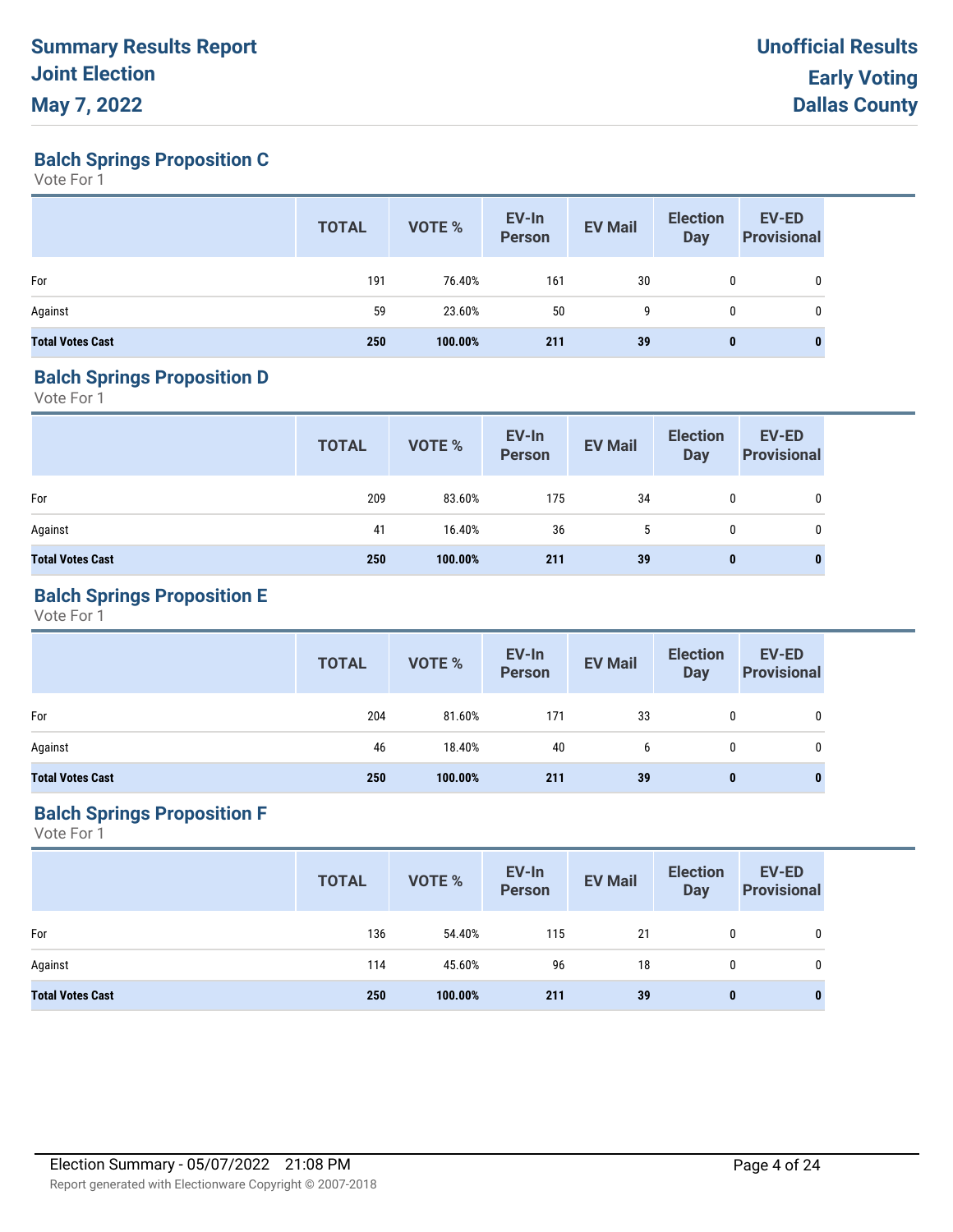**Balch Springs Proposition G**

Vote For 1

|                         | <b>TOTAL</b> | VOTE %  | EV-In<br><b>Person</b> | <b>EV Mail</b> | <b>Election</b><br><b>Day</b> | EV-ED<br><b>Provisional</b> |
|-------------------------|--------------|---------|------------------------|----------------|-------------------------------|-----------------------------|
| For                     | 213          | 84.52%  | 181                    | 32             | 0                             | 0                           |
| Against                 | 39           | 15.48%  | 32                     |                | 0                             | 0                           |
| <b>Total Votes Cast</b> | 252          | 100.00% | 213                    | 39             | 0                             | $\bf{0}$                    |

#### **Balch Springs Proposition H**

Vote For 1

|                         | <b>TOTAL</b> | VOTE %  | EV-In<br>Person | <b>EV Mail</b> | <b>Election</b><br>Day | <b>EV-ED</b><br><b>Provisional</b> |
|-------------------------|--------------|---------|-----------------|----------------|------------------------|------------------------------------|
| For                     | 134          | 53.82%  | 118             | 16             | $\mathbf{0}$           | 0                                  |
| Against                 | 115          | 46.18%  | 93              | 22             | $\mathbf{0}$           | 0                                  |
| <b>Total Votes Cast</b> | 249          | 100.00% | 211             | 38             | $\bf{0}$               | 0                                  |

## **Balch Springs Proposition I**

Vote For 1

|                         | <b>TOTAL</b> | VOTE %  | EV-In<br>Person | <b>EV Mail</b> | <b>Election</b><br><b>Day</b> | <b>EV-ED</b><br><b>Provisional</b> |
|-------------------------|--------------|---------|-----------------|----------------|-------------------------------|------------------------------------|
| For                     | 130          | 52.00%  | 113             | 17             | $\mathbf{0}$                  | 0                                  |
| Against                 | 120          | 48.00%  | 98              | 22             | 0                             | 0                                  |
| <b>Total Votes Cast</b> | 250          | 100.00% | 211             | 39             | $\bf{0}$                      |                                    |

## **Balch Springs Proposition J**

|                         | <b>TOTAL</b> | VOTE %  | EV-In<br>Person | <b>EV Mail</b> | <b>Election</b><br><b>Day</b> | <b>EV-ED</b><br><b>Provisional</b> |
|-------------------------|--------------|---------|-----------------|----------------|-------------------------------|------------------------------------|
| For                     | 180          | 72.58%  | 150             | 30             | 0                             |                                    |
| Against                 | 68           | 27.42%  | 59              | 9              | $\mathbf{0}$                  | 0                                  |
| <b>Total Votes Cast</b> | 248          | 100.00% | 209             | 39             | $\bf{0}$                      | 0                                  |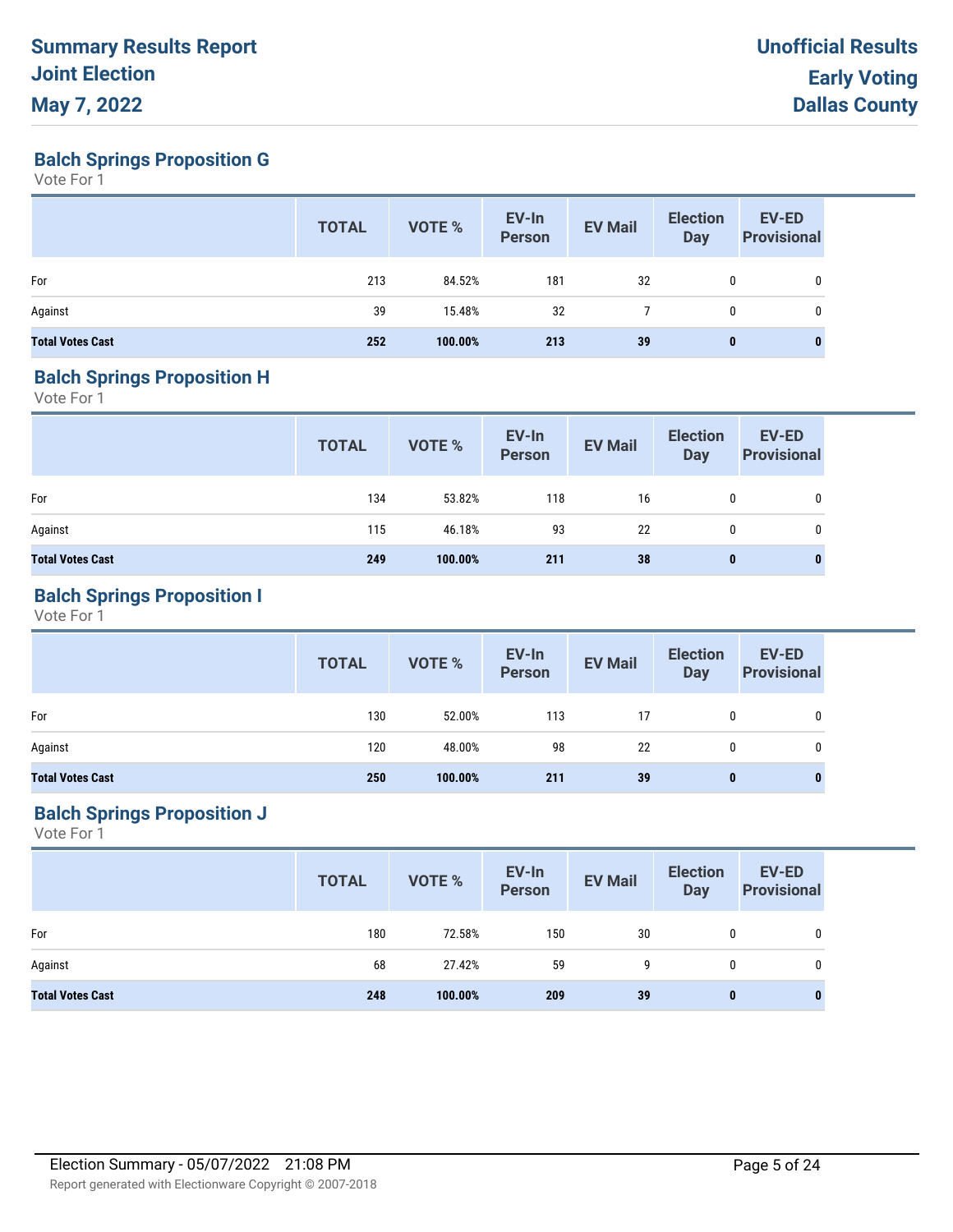**Balch Springs Proposition K**

Vote For 1

|                         | <b>TOTAL</b> | VOTE %  | EV-In<br><b>Person</b> | <b>EV Mail</b> | <b>Election</b><br><b>Day</b> | EV-ED<br><b>Provisional</b> |
|-------------------------|--------------|---------|------------------------|----------------|-------------------------------|-----------------------------|
| For                     | 205          | 82.33%  | 172                    | 33             | 0                             | 0                           |
| Against                 | 44           | 17.67%  | 39                     |                | 0                             | 0                           |
| <b>Total Votes Cast</b> | 249          | 100.00% | 211                    | 38             | $\mathbf{0}$                  | 0                           |

#### **Balch Springs Proposition L**

Vote For 1

|                         | <b>TOTAL</b> | VOTE %  | EV-In<br>Person | <b>EV Mail</b> | <b>Election</b><br>Day | <b>EV-ED</b><br><b>Provisional</b> |
|-------------------------|--------------|---------|-----------------|----------------|------------------------|------------------------------------|
| For                     | 202          | 81.78%  | 168             | 34             | 0                      | 0                                  |
| Against                 | 45           | 18.22%  | 40              | 5              | 0                      | 0                                  |
| <b>Total Votes Cast</b> | 247          | 100.00% | 208             | 39             | $\bf{0}$               | $\bf{0}$                           |

## **Balch Springs Proposition M**

Vote For 1

|                         | <b>TOTAL</b> | <b>VOTE %</b> | EV-In<br>Person | <b>EV Mail</b> | <b>Election</b><br>Day | <b>EV-ED</b><br><b>Provisional</b> |
|-------------------------|--------------|---------------|-----------------|----------------|------------------------|------------------------------------|
| For                     | 169          | 68.42%        | 142             | 27             | $\mathbf{0}$           | 0                                  |
| Against                 | 78           | 31.58%        | 67              | 11             | $\mathbf{0}$           | 0                                  |
| <b>Total Votes Cast</b> | 247          | 100.00%       | 209             | 38             | $\bf{0}$               | 0                                  |

## **Balch Springs Proposition N**

|                         | <b>TOTAL</b> | VOTE %  | EV-In<br>Person | <b>EV Mail</b> | <b>Election</b><br><b>Day</b> | <b>EV-ED</b><br><b>Provisional</b> |
|-------------------------|--------------|---------|-----------------|----------------|-------------------------------|------------------------------------|
| For                     | 144          | 58.30%  | 127             | 17             | 0                             | $\mathbf{0}$                       |
| Against                 | 103          | 41.70%  | 81              | 22             | $\mathbf{0}$                  | 0                                  |
| <b>Total Votes Cast</b> | 247          | 100.00% | 208             | 39             | $\bf{0}$                      | 0                                  |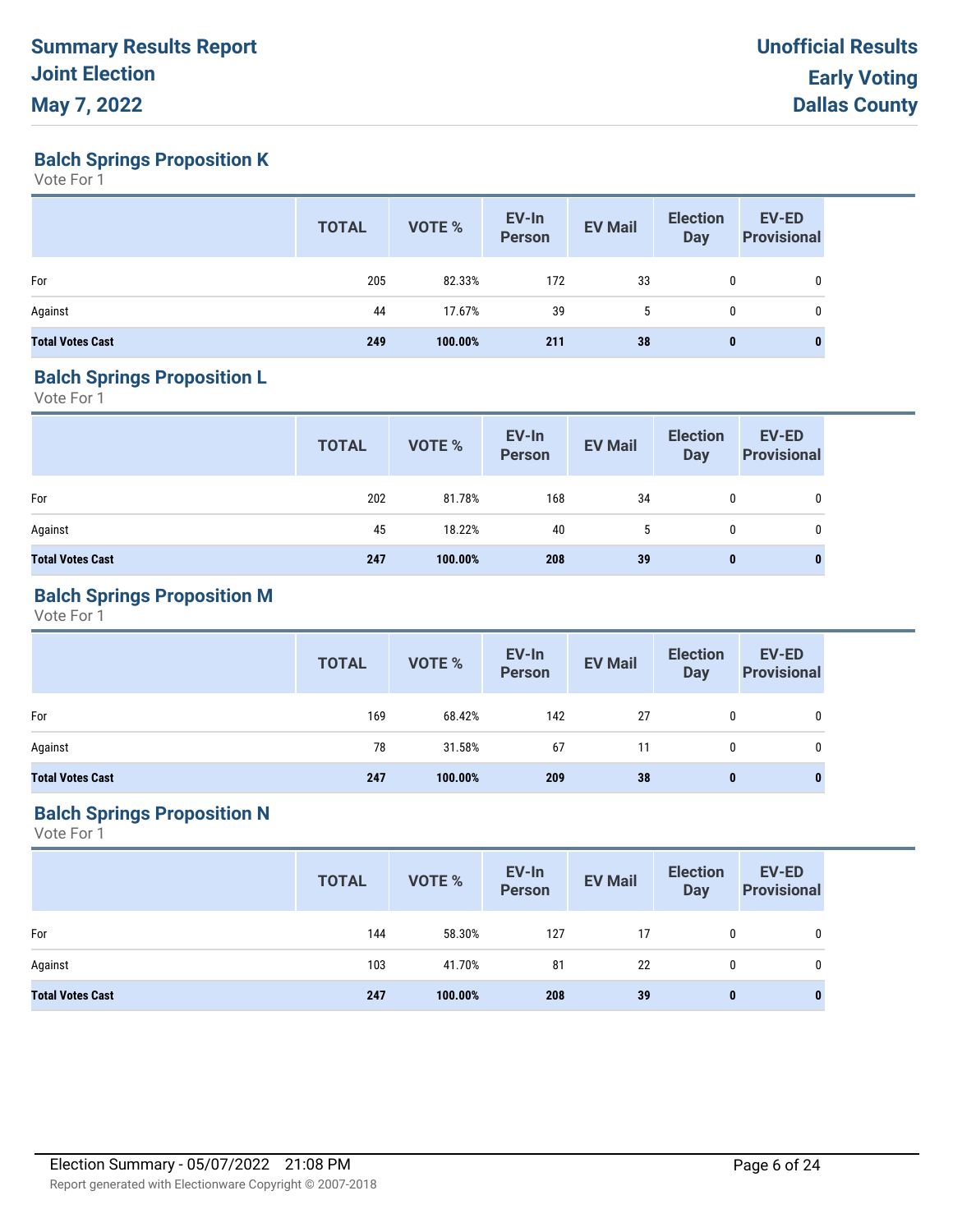# **Carrollton For Member of Council, Mayor - Unexpired Term Carrollton**

Vote For 1

|                         | <b>TOTAL</b> | <b>VOTE %</b> | EV-In<br><b>Person</b> | <b>EV Mail</b> | <b>Election</b><br><b>Day</b> | EV-ED<br><b>Provisional</b> |
|-------------------------|--------------|---------------|------------------------|----------------|-------------------------------|-----------------------------|
| <b>Steve Babick</b>     | 957          | 61.35%        | 746                    | 208            | 3                             | 0                           |
| Pat Cochran             | 603          | 38.65%        | 514                    | 89             | 0                             | 0                           |
| <b>Total Votes Cast</b> | 1,560        | 100.00%       | 1,260                  | 297            | 3                             | 0                           |

#### **Carrollton For Member of Council, Place 1 - Unexpired Term Carrollton**

Vote For 1

| <b>TOTAL</b> | VOTE %  | EV-In<br>Person | <b>EV Mail</b> | <b>Election</b><br>Day | <b>EV-ED</b><br><b>Provisional</b> |
|--------------|---------|-----------------|----------------|------------------------|------------------------------------|
| 642          | 43.97%  | 520             | 122            | 0                      | 0                                  |
| 818          | 56.03%  | 668             | 147            | 3                      | 0                                  |
| 1,460        | 100.00% | 1,188           | 269            | 3                      | U                                  |
|              |         |                 |                |                        |                                    |

## **Carrollton For Member of Council, Place 3 - Unexpired Term Carrollton**

Vote For 1

|                         | <b>TOTAL</b> | VOTE %  | EV-In<br><b>Person</b> | <b>EV Mail</b> | <b>Election</b><br><b>Day</b> | EV-ED<br><b>Provisional</b> |
|-------------------------|--------------|---------|------------------------|----------------|-------------------------------|-----------------------------|
| Richard Fleming         | 688          | 46.52%  | 544                    | 143            |                               | 0                           |
| Daisy Palomo            | 579          | 39.15%  | 490                    | 85             | 4                             | 0                           |
| Nikki Ellis             | 212          | 14.33%  | 167                    | 45             | 0                             | 0                           |
| <b>Total Votes Cast</b> | 1,479        | 100.00% | 1,201                  | 273            | 5                             | $\bf{0}$                    |

### **Cockrell Hill Mayor Cockrell Hill**

|                         | <b>TOTAL</b> | <b>VOTE %</b> | EV-In<br>Person | <b>EV Mail</b> | <b>Election</b><br><b>Day</b> | <b>EV-ED</b><br><b>Provisional</b> |
|-------------------------|--------------|---------------|-----------------|----------------|-------------------------------|------------------------------------|
| Luis David Carrera      | 33           | 100.00%       | 31              |                |                               |                                    |
| <b>Total Votes Cast</b> | 33           | 100.00%       | 31              |                | 0                             |                                    |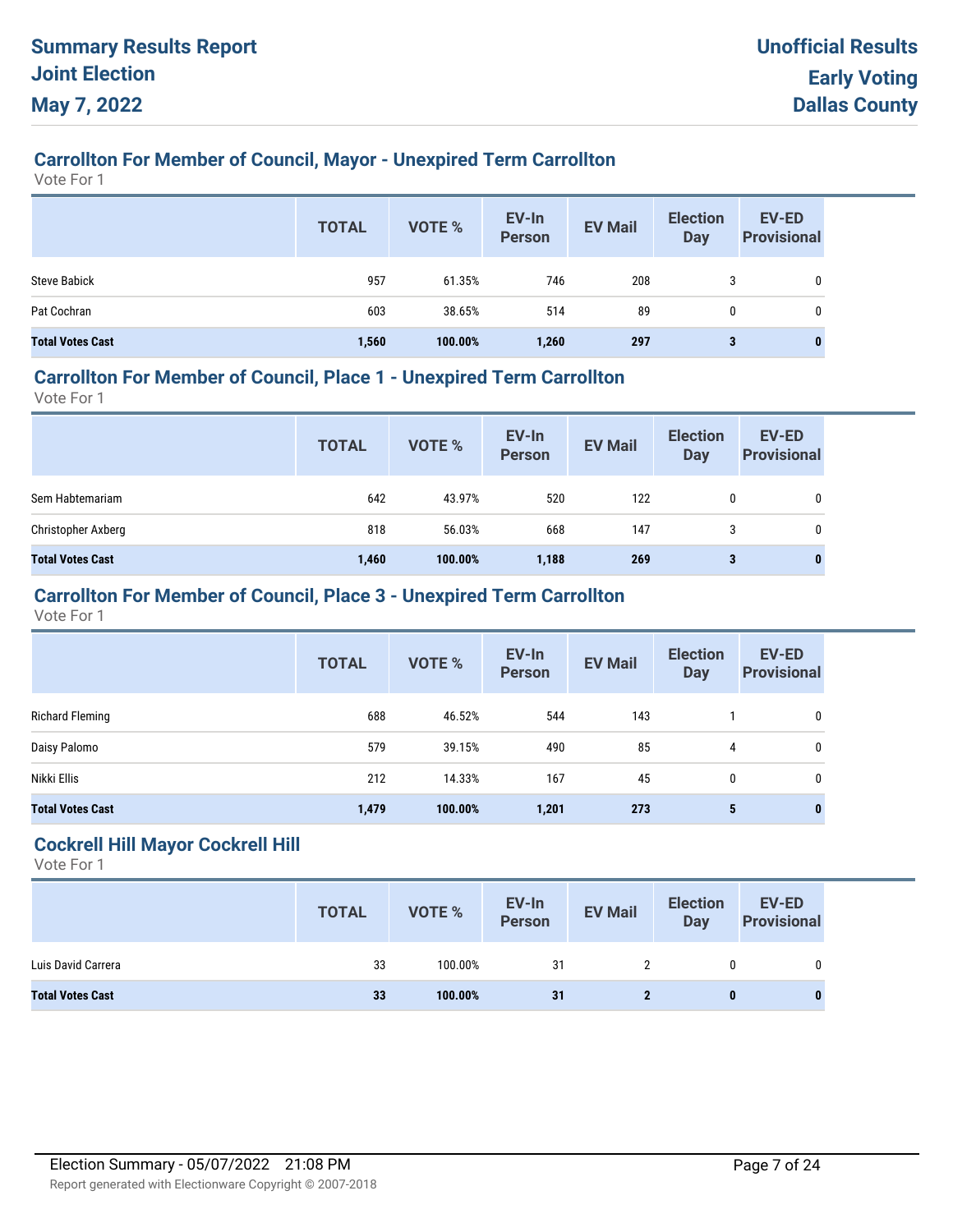## **Cockrell Hill For Member of Council, Place 1 Cockrell Hill**

Vote For 1

|                         | <b>TOTAL</b> | <b>VOTE %</b> | EV-In<br>Person | <b>EV Mail</b> | <b>Election</b><br><b>Day</b> | <b>EV-ED</b><br><b>Provisional</b> |
|-------------------------|--------------|---------------|-----------------|----------------|-------------------------------|------------------------------------|
| Miriam Rodriguez        | 29           | 100.00%       | 27              |                | 0                             | 0                                  |
| <b>Total Votes Cast</b> | 29           | 100.00%       | <b>27</b>       |                | 0                             |                                    |

## **Cockrell Hill For Member of Council, Place 2 Cockrell Hill**

Vote For 1

|                         | <b>TOTAL</b> | <b>VOTE %</b> | EV-In<br>Person | <b>EV Mail</b> | <b>Election</b><br>Day | <b>EV-ED</b><br><b>Provisional</b> |
|-------------------------|--------------|---------------|-----------------|----------------|------------------------|------------------------------------|
| Sam Rodriguez           | 16           | 39.02%        | 16              | 0              | 0                      | 0                                  |
| Rene Hudson             | 25           | 60.98%        | 23              | 2              | 0                      | 0                                  |
| <b>Total Votes Cast</b> | 41           | 100.00%       | 39              | $\mathbf{2}$   | $\mathbf{0}$           | $\mathbf{0}$                       |

# **Desoto Mayor Desoto**

Vote For 1

|                         | <b>TOTAL</b> | VOTE %  | EV-In<br>Person | <b>EV Mail</b> | <b>Election</b><br>Day | <b>EV-ED</b><br><b>Provisional</b> |
|-------------------------|--------------|---------|-----------------|----------------|------------------------|------------------------------------|
| Rachel L. Proctor       | 2,416        | 88.18%  | 2,047           | 361            | 8                      | 0                                  |
| Trace L. Henderson      | 324          | 11.82%  | 268             | 55             |                        | 0                                  |
| <b>Total Votes Cast</b> | 2,740        | 100.00% | 2,315           | 416            | 9                      |                                    |

## **Desoto For Member of Council, Place 3 Desoto**

|                         | <b>TOTAL</b> | VOTE %  | EV-In<br>Person | <b>EV Mail</b> | <b>Election</b><br>Day | EV-ED<br><b>Provisional</b> |
|-------------------------|--------------|---------|-----------------|----------------|------------------------|-----------------------------|
| Nicole Raphiel          | 2,500        | 100.00% | 2.117           | 375            | 8                      |                             |
| <b>Total Votes Cast</b> | 2,500        | 100.00% | 2,117           | 375            | 8                      |                             |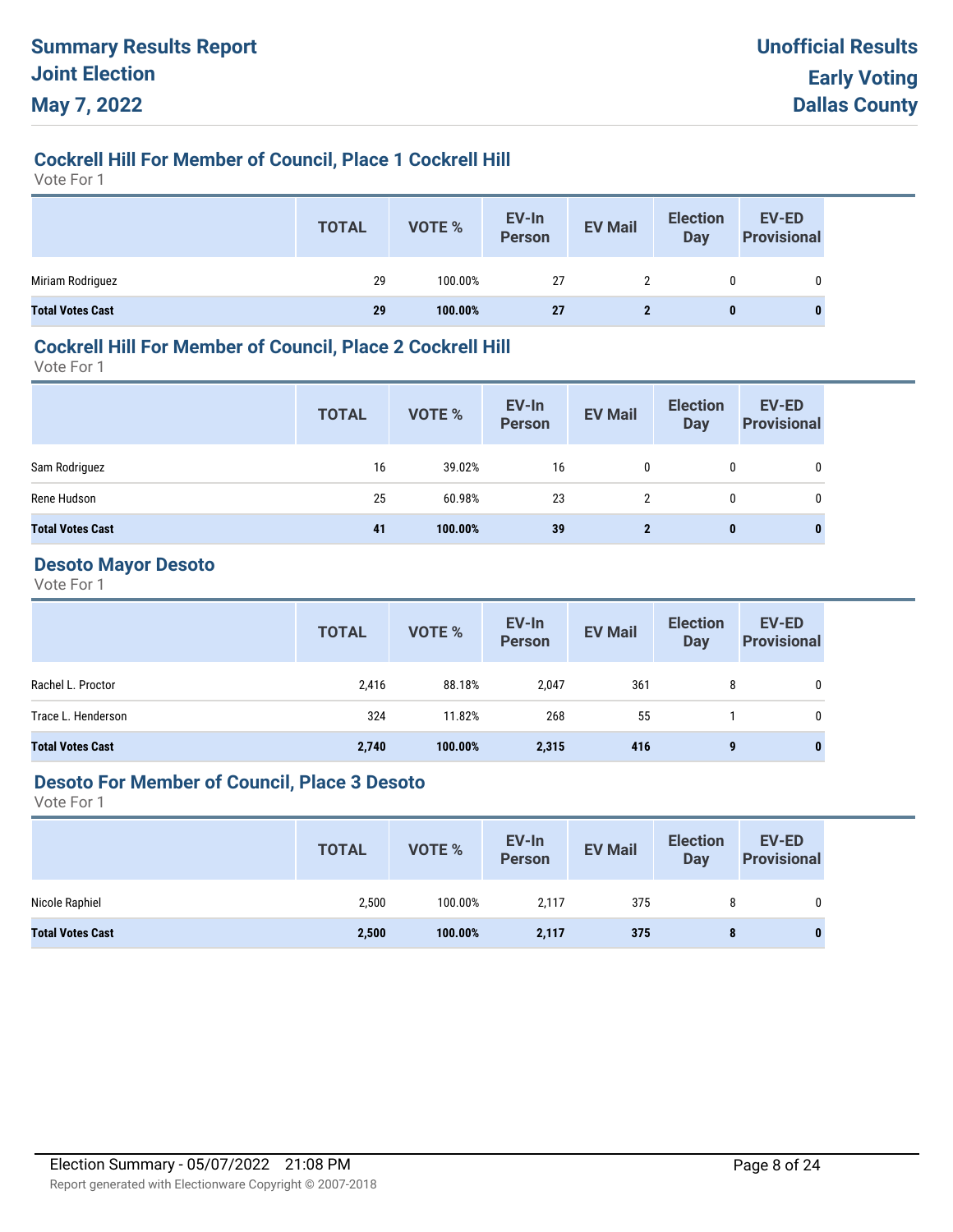## **Desoto For Member of Council, Place 5 Desoto**

Vote For 1

|                         | <b>TOTAL</b> | <b>VOTE %</b> | EV-In<br><b>Person</b> | <b>EV Mail</b> | <b>Election</b><br>Day | EV-ED<br><b>Provisional</b> |
|-------------------------|--------------|---------------|------------------------|----------------|------------------------|-----------------------------|
| Debrah North            | 1,064        | 39.67%        | 833                    | 227            | 4                      | 0                           |
| Dinah Marks             | 1,618        | 60.33%        | 1,439                  | 174            | 5                      | 0                           |
| <b>Total Votes Cast</b> | 2,682        | 100.00%       | 2,272                  | 401            | 9                      | $\bf{0}$                    |

#### **Duncanville Mayor Duncanville**

Vote For 1

|                         | <b>TOTAL</b> | VOTE %  | EV-In<br><b>Person</b> | <b>EV Mail</b> | <b>Election</b><br><b>Day</b> | <b>EV-ED</b><br><b>Provisional</b> |
|-------------------------|--------------|---------|------------------------|----------------|-------------------------------|------------------------------------|
| Erika Browning          | 469          | 23.49%  | 432                    | 35             | 2                             | 0                                  |
| Mark D. Cooks           | 743          | 37.21%  | 645                    | 93             | 5                             | 0                                  |
| LaVaughn Washington     | 55           | 2.75%   | 42                     | 13             | 0                             | 0                                  |
| Barry L. Gordon         | 730          | 36.55%  | 642                    | 87             |                               | 0                                  |
| <b>Total Votes Cast</b> | 1,997        | 100.00% | 1,761                  | 228            | 8                             | $\mathbf 0$                        |

## **Duncanville For Member of Council, District 2 Duncanville District 02**

Vote For 1

|                         | <b>TOTAL</b> | <b>VOTE %</b> | EV-In<br><b>Person</b> | <b>EV Mail</b> | <b>Election</b><br>Day | EV-ED<br><b>Provisional</b> |
|-------------------------|--------------|---------------|------------------------|----------------|------------------------|-----------------------------|
| Don McBurnett           | 217          | 52.80%        | 184                    | 33             | 0                      | 0                           |
| Nancy Gutierrez         | 194          | 47.20%        | 179                    | 15             | 0                      | 0                           |
| <b>Total Votes Cast</b> | 411          | 100.00%       | 363                    | 48             | 0                      | $\mathbf{0}$                |

## **Duncanville For Member of Council, District 4 Duncanville District 04**

|                         | <b>TOTAL</b> | <b>VOTE %</b> | EV-In<br><b>Person</b> | <b>EV Mail</b> | <b>Election</b><br><b>Day</b> | <b>EV-ED</b><br><b>Provisional</b> |
|-------------------------|--------------|---------------|------------------------|----------------|-------------------------------|------------------------------------|
| Karen Cherry            | 354          | 76.13%        | 316                    | 38             | 0                             | 0                                  |
| Brenda O'Brien          | 111          | 23.87%        | 93                     | 17             |                               | 0                                  |
| <b>Total Votes Cast</b> | 465          | 100.00%       | 409                    | 55             |                               | 0                                  |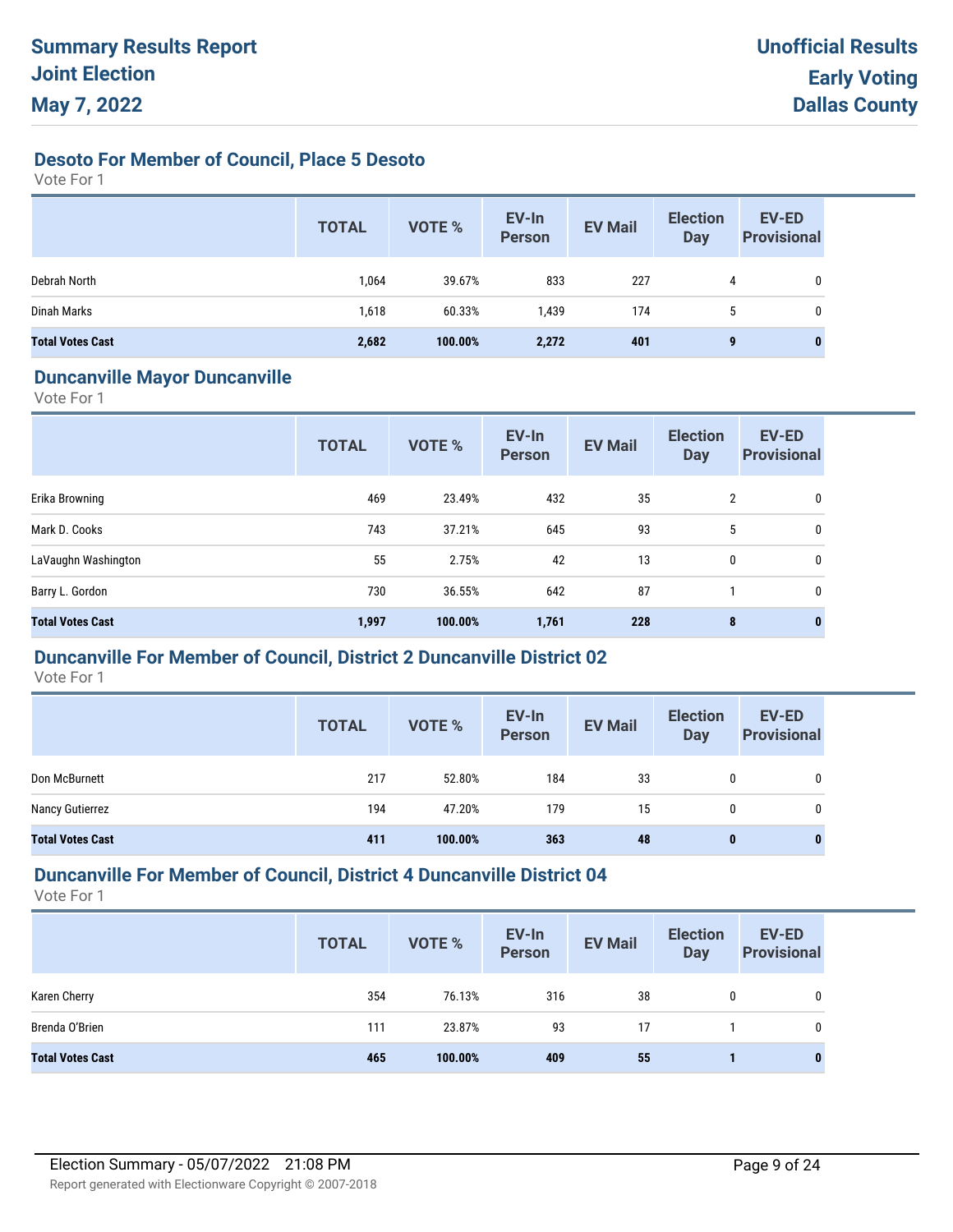# **Farmers Branch For Member of Council, District 1 Farmers Branch District 01**

Vote For 1

|                         | <b>TOTAL</b> | <b>VOTE %</b> | EV-In<br>Person | <b>EV Mail</b> | <b>Election</b><br><b>Day</b> | <b>EV-ED</b><br><b>Provisional</b> |
|-------------------------|--------------|---------------|-----------------|----------------|-------------------------------|------------------------------------|
| Cristal Retana          | 98           | 42.61%        | 87              | 10             |                               | 0                                  |
| Omar Roman              | 132          | 57.39%        | 119             | 11             | 2                             | 0                                  |
| <b>Total Votes Cast</b> | 230          | 100.00%       | 206             | 21             | 3                             |                                    |

#### **Farmers Branch For Member of Council, District 4 Farmers Branch District 04**

Vote For 1

|                         | <b>TOTAL</b> | VOTE %  | EV-In<br>Person | <b>EV Mail</b> | <b>Election</b><br><b>Day</b> | <b>EV-ED</b><br><b>Provisional</b> |
|-------------------------|--------------|---------|-----------------|----------------|-------------------------------|------------------------------------|
| Richard Jackson         | 351          | 68.42%  | 253             | 23             | 75                            | 0                                  |
| Mike McGinnis           | 162          | 31.58%  | 126             | 11             | 25                            | 0                                  |
| <b>Total Votes Cast</b> | 513          | 100.00% | 379             | 34             | 100                           | 0                                  |

# **Garland For Member of Council, District 2 Garland District 02**

Vote For 1

|                         | <b>TOTAL</b> | <b>VOTE %</b> | EV-In<br><b>Person</b> | <b>EV Mail</b> | <b>Election</b><br><b>Day</b> | <b>EV-ED</b><br><b>Provisional</b> |
|-------------------------|--------------|---------------|------------------------|----------------|-------------------------------|------------------------------------|
| Trayc Claybrook         | 39           | 11.34%        | 33                     | 6              | 0                             | 0                                  |
| Koni Ramos-Kaiwi        | 56           | 16.28%        | 46                     | 10             | 0                             | 0                                  |
| Deborah Morris          | 249          | 72.38%        | 197                    | 52             | 0                             | 0                                  |
| <b>Total Votes Cast</b> | 344          | 100.00%       | 276                    | 68             | $\bf{0}$                      | 0                                  |

## **Garland For Member of Council, District 5 Garland District 05**

|                         | <b>TOTAL</b> | <b>VOTE %</b> | EV-In<br><b>Person</b> | <b>EV Mail</b> | <b>Election</b><br><b>Day</b> | EV-ED<br><b>Provisional</b> |
|-------------------------|--------------|---------------|------------------------|----------------|-------------------------------|-----------------------------|
| Cle D. Kimble           | 79           | 21.18%        | 55                     | 23             |                               | 0                           |
| Margaret A. Lucht       | 178          | 47.72%        | 137                    | 40             |                               | 0                           |
| Jon Dehn                | 116          | 31.10%        | 106                    | 10             | $\mathbf{0}$                  | 0                           |
| <b>Total Votes Cast</b> | 373          | 100.00%       | 298                    | 73             | $\mathbf{2}$                  | $\bf{0}$                    |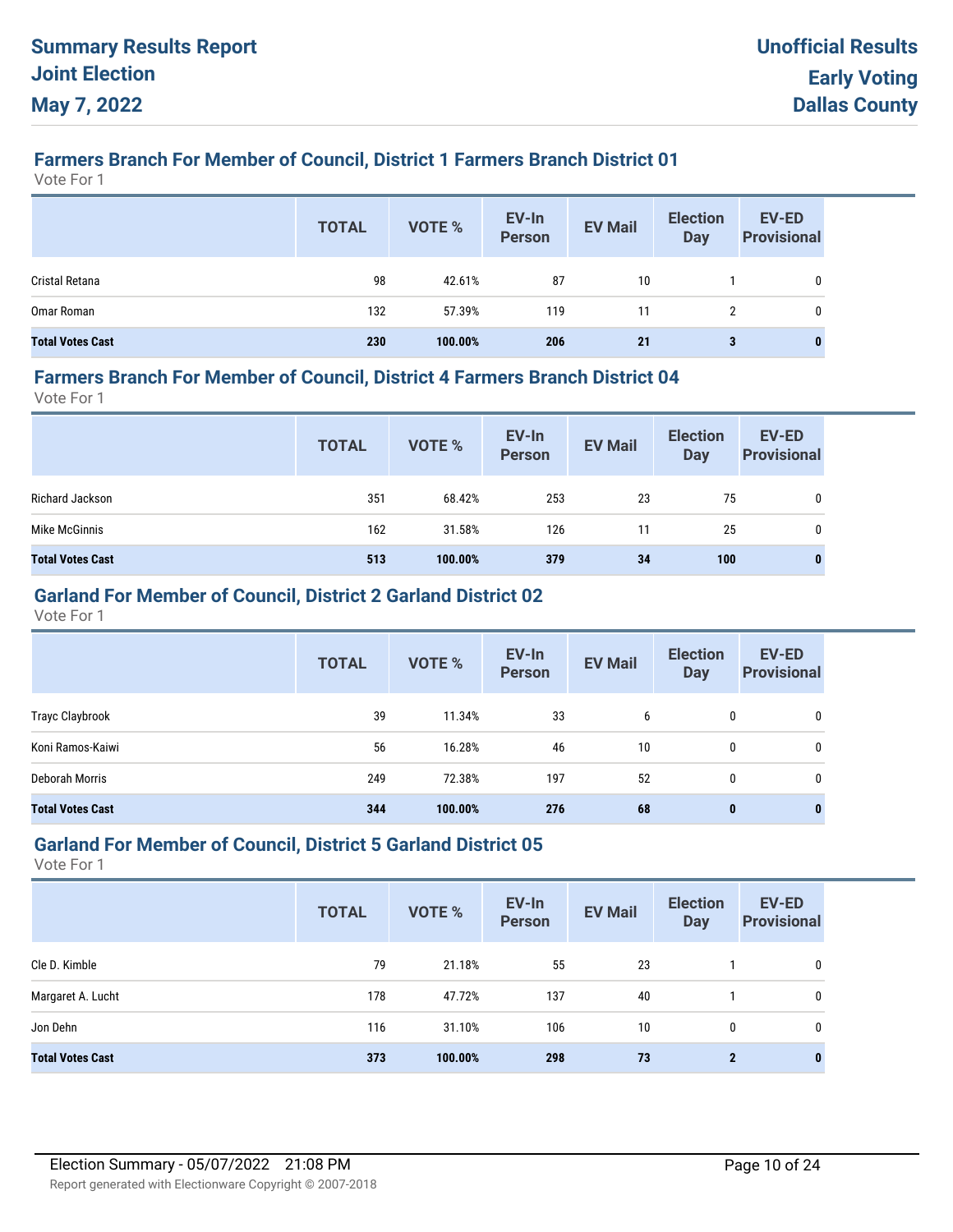**Grand Prarie Mayor Grand Prairie**

Vote For 1

|                         | <b>TOTAL</b> | <b>VOTE %</b> | EV-In<br><b>Person</b> | <b>EV Mail</b> | <b>Election</b><br><b>Day</b> | <b>EV-ED</b><br><b>Provisional</b> |
|-------------------------|--------------|---------------|------------------------|----------------|-------------------------------|------------------------------------|
| Ron Jensen              | 2,134        | 89.93%        | 1,822                  | 292            | 20                            | 0                                  |
| Rabbi DeLeslie          | 239          | 10.07%        | 200                    | 34             | 5                             | 0                                  |
| <b>Total Votes Cast</b> | 2,373        | 100.00%       | 2,022                  | 326            | 25                            | $\bf{0}$                           |

#### **Grand Prarie For Member of Council, District 2 Grand Prairie District 02**

Vote For 1

|                         | <b>TOTAL</b> | <b>VOTE %</b> | EV-In<br><b>Person</b> | <b>EV Mail</b> | <b>Election</b><br><b>Day</b> | <b>EV-ED</b><br><b>Provisional</b> |
|-------------------------|--------------|---------------|------------------------|----------------|-------------------------------|------------------------------------|
| Jacquin Headen          | 458          | 50.05%        | 427                    | 30             |                               | $\mathbf 0$                        |
| Lazaro Gonzalez         | 64           | 6.99%         | 49                     | 14             |                               | 0                                  |
| Dennis King             | 393          | 42.95%        | 340                    | 53             | $\mathbf{0}$                  | 0                                  |
| <b>Total Votes Cast</b> | 915          | 100.00%       | 816                    | 97             | $\mathbf{2}$                  | $\bf{0}$                           |

## **Grand Prarie For Member of Council, District 4 Grand Prairie District 04**

Vote For 1

|                         | <b>TOTAL</b> | <b>VOTE %</b> | EV-In<br>Person | <b>EV Mail</b> | <b>Election</b><br><b>Day</b> | <b>EV-ED</b><br><b>Provisional</b> |
|-------------------------|--------------|---------------|-----------------|----------------|-------------------------------|------------------------------------|
| John Lopez              | 81           | 100.00%       | 62              | 19             | 0                             | 0                                  |
| <b>Total Votes Cast</b> | 81           | 100.00%       | 62              | 19             | 0                             |                                    |

#### **Hutchins Mayor Hutchins**

|                         | <b>TOTAL</b> | VOTE %  | EV-In<br>Person | <b>EV Mail</b> | <b>Election</b><br><b>Day</b> | <b>EV-ED</b><br><b>Provisional</b> |
|-------------------------|--------------|---------|-----------------|----------------|-------------------------------|------------------------------------|
| Mario Vasquez           | 58           | 52.25%  | 54              | 4              | 0                             | $\mathbf 0$                        |
| Demarcus Odom           | 53           | 47.75%  | 44              | 9              | $\mathbf{0}$                  | 0                                  |
| <b>Total Votes Cast</b> | 111          | 100.00% | 98              | 13             | $\bf{0}$                      | $\bf{0}$                           |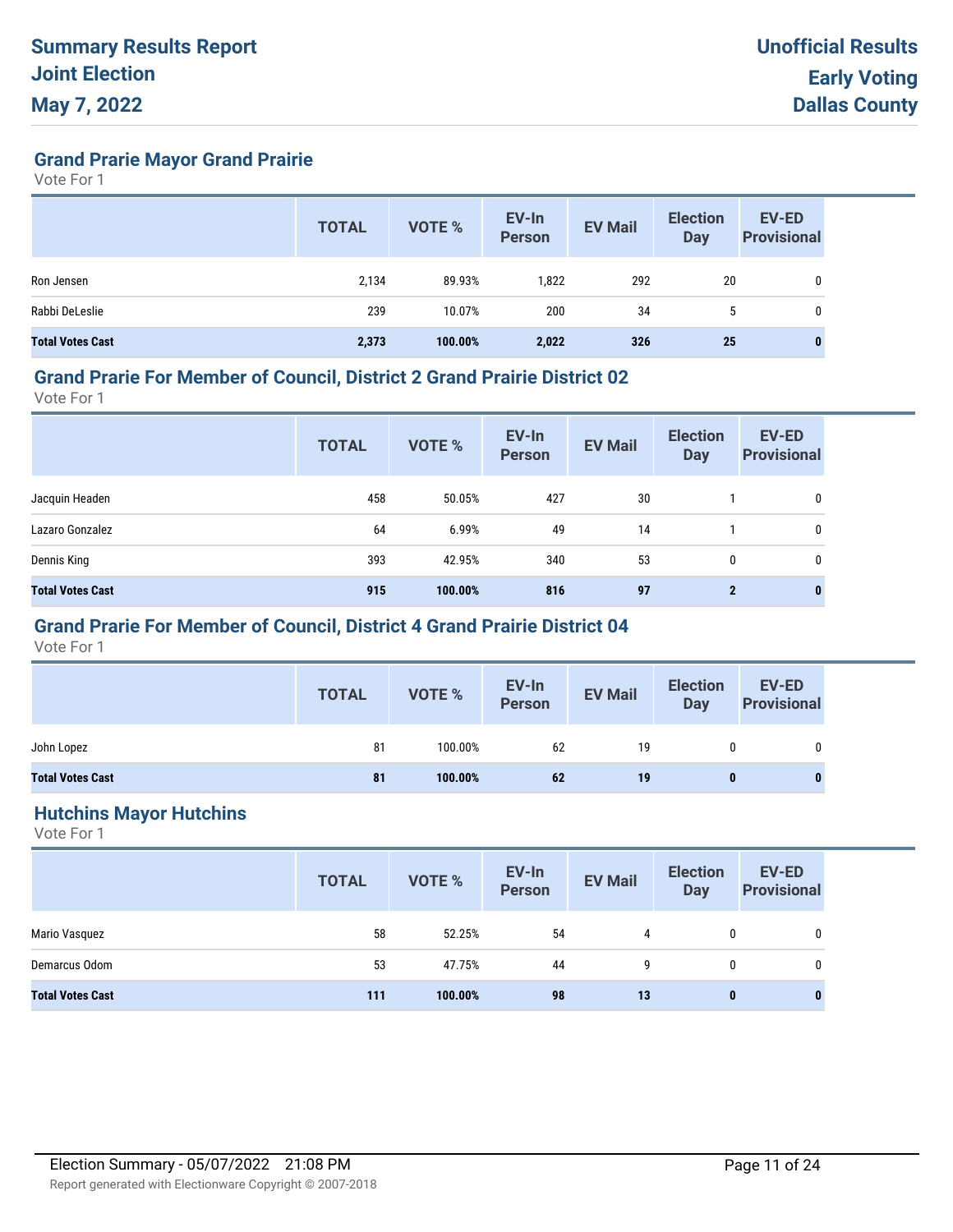## **Hutchins For Member of Council Hutchins**

Vote For 2

|                         | <b>TOTAL</b> | <b>VOTE %</b> | EV-In<br><b>Person</b> | <b>EV Mail</b> | <b>Election</b><br><b>Day</b> | <b>EV-ED</b><br><b>Provisional</b> |
|-------------------------|--------------|---------------|------------------------|----------------|-------------------------------|------------------------------------|
| Brenda L. Campbell      | 73           | 42.94%        | 61                     | 12             | 0                             | 0                                  |
| <b>Steve Nichols</b>    | 48           | 28.24%        | 44                     | 4              | 0                             | 0                                  |
| <b>Gerald Hollis</b>    | 49           | 28.82%        | 42                     |                | 0                             | 0                                  |
| <b>Total Votes Cast</b> | 170          | 100.00%       | 147                    | 23             | $\bf{0}$                      |                                    |

#### **Irving For Member of Council, Single Member District 1 Irving District 01**

Vote For 1

|                         | <b>TOTAL</b> | <b>VOTE %</b> | EV-In<br><b>Person</b> | <b>EV Mail</b> | <b>Election</b><br><b>Day</b> | <b>EV-ED</b><br><b>Provisional</b> |
|-------------------------|--------------|---------------|------------------------|----------------|-------------------------------|------------------------------------|
| <b>Tony Grimes</b>      | 264          | 39.29%        | 151                    | 36             | 77                            | 0                                  |
| John Bloch              | 269          | 40.03%        | 158                    | 11             | 100                           | 0                                  |
| <b>Ricky Lightfoot</b>  | 139          | 20.68%        | 98                     | 15             | 26                            | 0                                  |
| <b>Total Votes Cast</b> | 672          | 100.00%       | 407                    | 62             | 203                           | 0                                  |

## **Irving For Member of Council, Single Member District 7 Irving District 07**

Vote For 1

|                         | <b>TOTAL</b> | <b>VOTE %</b> | EV-In<br>Person | <b>EV Mail</b> | <b>Election</b><br>Day | <b>EV-ED</b><br><b>Provisional</b> |
|-------------------------|--------------|---------------|-----------------|----------------|------------------------|------------------------------------|
| Bryan Jones             | 441          | 44.82%        | 263             | 20             | 158                    | 0                                  |
| Kyle Taylor             | 543          | 55.18%        | 324             | 63             | 156                    | 0                                  |
| <b>Total Votes Cast</b> | 984          | 100.00%       | 587             | 83             | 314                    | $\bf{0}$                           |

## **Lancaster For Member of Council, District 1 Lancaster District 01**

|                          | <b>TOTAL</b> | <b>VOTE %</b> | EV-In<br><b>Person</b> | <b>EV Mail</b> | <b>Election</b><br>Day | <b>EV-ED</b><br><b>Provisional</b> |
|--------------------------|--------------|---------------|------------------------|----------------|------------------------|------------------------------------|
| <b>Carol Strain Burk</b> | 365          | 78.49%        | 340                    | 25             | 0                      | 0                                  |
| Lawrence L. Prothro      | 100          | 21.51%        | 89                     | 11             | 0                      | 0                                  |
| <b>Total Votes Cast</b>  | 465          | 100.00%       | 429                    | 36             | 0                      | 0                                  |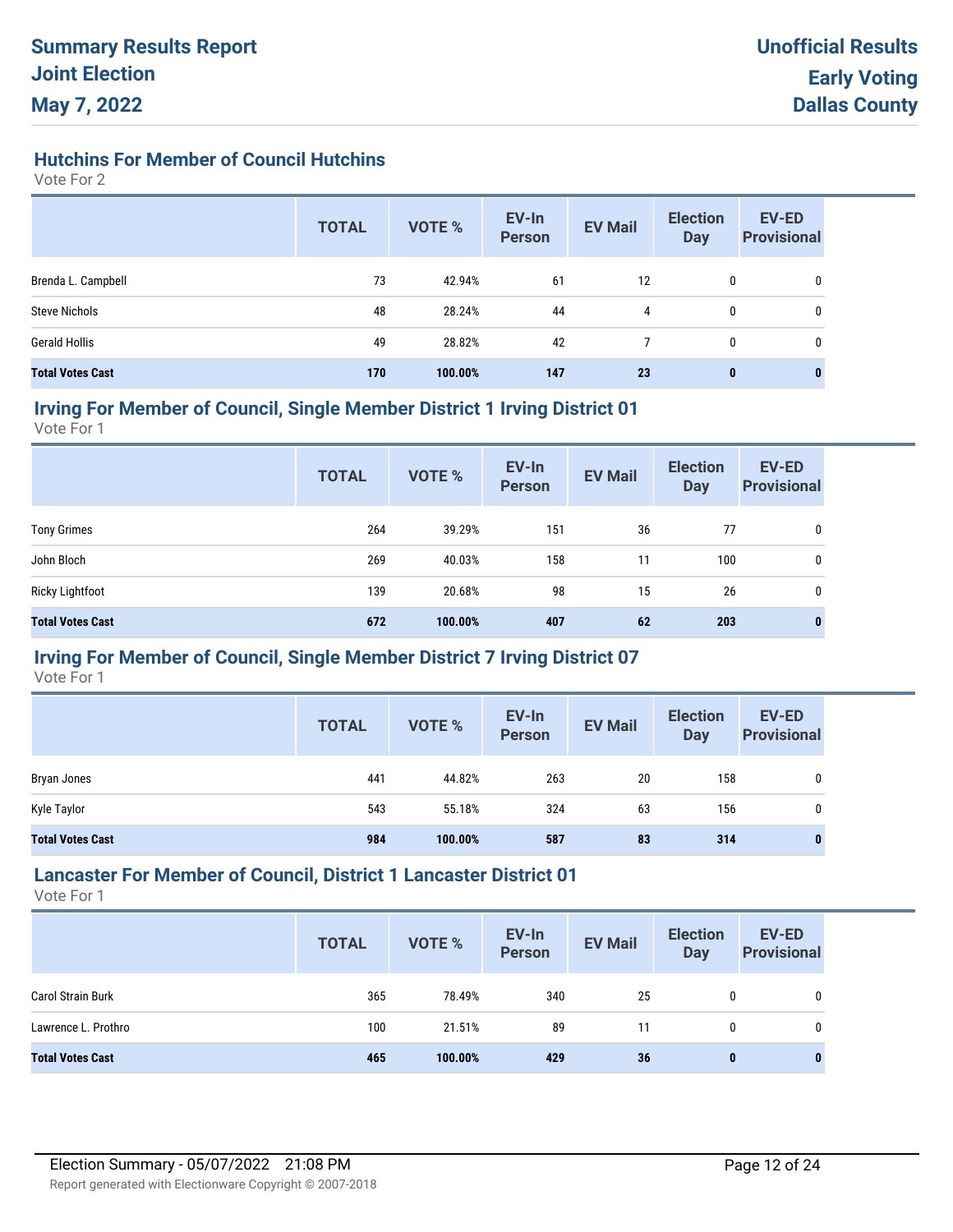# **Lewisville For Member of Council, Place 4 Lewisville**

Vote For 1

|                         | <b>TOTAL</b> | <b>VOTE %</b> | EV-In<br>Person | <b>EV Mail</b> | <b>Election</b><br><b>Day</b> | <b>EV-ED</b><br><b>Provisional</b> |
|-------------------------|--------------|---------------|-----------------|----------------|-------------------------------|------------------------------------|
| <b>Brandon Jones</b>    | 8            | 100.00%       |                 |                | 0                             | 0                                  |
| <b>Total Votes Cast</b> | 8            | 100.00%       |                 |                | 0                             |                                    |

## **Lewisville For Member of Council, Place 5 Lewisville**

Vote For 1

|                         | <b>TOTAL</b> | VOTE %  | EV-In<br>Person | <b>EV Mail</b> | <b>Election</b><br><b>Day</b> | EV-ED<br><b>Provisional</b> |
|-------------------------|--------------|---------|-----------------|----------------|-------------------------------|-----------------------------|
| Kristin Green           |              | 100.00% |                 |                | 0                             |                             |
| <b>Total Votes Cast</b> | 8            | 100.00% |                 |                | 0                             | 0                           |

# **Lewisville For Member of Council, Place 6 Lewisville**

Vote For 1

|                         | <b>TOTAL</b> | VOTE %  | EV-In<br>Person | <b>EV Mail</b> | <b>Election</b><br>Day | <b>EV-ED</b><br><b>Provisional</b> |
|-------------------------|--------------|---------|-----------------|----------------|------------------------|------------------------------------|
| Patrick Kelly           |              | 87.50%  | 6               |                | 0                      | 0                                  |
| <b>Tom Cottrell</b>     |              | 12.50%  |                 | 0              |                        |                                    |
| <b>Total Votes Cast</b> | 8            | 100.00% |                 |                | 0                      | $\bf{0}$                           |

## **Rowlett Mayor Rowlett**

|                         | <b>TOTAL</b> | <b>VOTE %</b> | EV-In<br><b>Person</b> | <b>EV Mail</b> | <b>Election</b><br><b>Day</b> | <b>EV-ED</b><br><b>Provisional</b> |
|-------------------------|--------------|---------------|------------------------|----------------|-------------------------------|------------------------------------|
| Chris Kizziar           | 581          | 29.11%        | 535                    | 45             |                               | 0                                  |
| Joel R. Medina II       | 406          | 20.34%        | 367                    | 39             | 0                             | 0                                  |
| <b>Blake Margolis</b>   | 1,009        | 50.55%        | 928                    | 81             | 0                             | 0                                  |
| <b>Total Votes Cast</b> | 1,996        | 100.00%       | 1,830                  | 165            |                               | $\bf{0}$                           |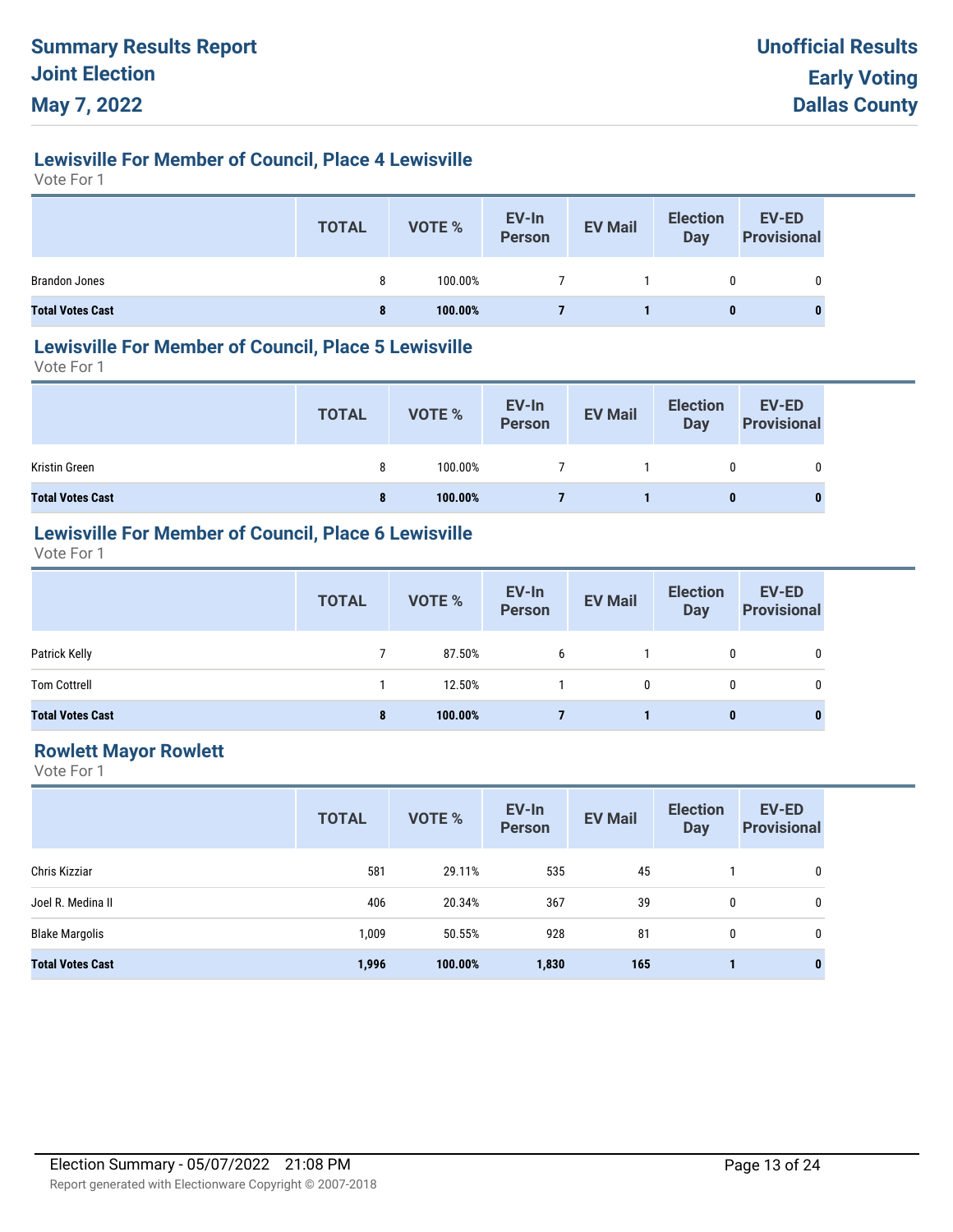# **Rowlett Councilmember, Place Two Rowlett**

Vote For 1

|                         | <b>TOTAL</b> | VOTE %  | EV-In<br>Person | <b>EV Mail</b> | <b>Election</b><br>Day | <b>EV-ED</b><br><b>Provisional</b> |
|-------------------------|--------------|---------|-----------------|----------------|------------------------|------------------------------------|
| Jeff Winget             | 1,676        | 100.00% | 1.541           | 134            |                        | 0                                  |
| <b>Total Votes Cast</b> | 1,676        | 100.00% | 1,541           | 134            |                        | 0                                  |

## **Rowlett Councilmember, Place Four Rowlett**

Vote For 1

|                         | <b>TOTAL</b> | VOTE %  | EV-In<br>Person | <b>EV Mail</b> | <b>Election</b><br>Day | <b>EV-ED</b><br><b>Provisional</b> |
|-------------------------|--------------|---------|-----------------|----------------|------------------------|------------------------------------|
| Mike Britton            | 1,015        | 53.31%  | 954             | 61             |                        | 0                                  |
| Whitney P. Laning       | 889          | 46.69%  | 795             | 93             |                        | 0                                  |
| <b>Total Votes Cast</b> | 1,904        | 100.00% | 1,749           | 154            |                        | $\mathbf{0}$                       |

## **Rowlett Councilmember, Place Six Rowlett**

Vote For 1

|                         | <b>TOTAL</b> | <b>VOTE %</b> | EV-In<br>Person | <b>EV Mail</b> | <b>Election</b><br><b>Day</b> | <b>EV-ED</b><br><b>Provisional</b> |
|-------------------------|--------------|---------------|-----------------|----------------|-------------------------------|------------------------------------|
| Rebecca J. Day          | 727          | 39.64%        | 655             | 71             |                               | 0                                  |
| Debra (Deb) Shinder     | 1.107        | 60.36%        | 1.024           | 83             | 0                             | 0                                  |
| <b>Total Votes Cast</b> | 1,834        | 100.00%       | 1,679           | 154            |                               | $\bf{0}$                           |

## **Rowlett Councilmember Place 1 Unexpired Term Rowlett**

|                         | <b>TOTAL</b> | <b>VOTE %</b> | EV-In<br><b>Person</b> | <b>EV Mail</b> | <b>Election</b><br>Day | EV-ED<br><b>Provisional</b> |
|-------------------------|--------------|---------------|------------------------|----------------|------------------------|-----------------------------|
| <b>Brian Galuardi</b>   | 975          | 53.72%        | 909                    | 66             | 0                      | 0                           |
| Stephanie Higgins       | 840          | 46.28%        | 751                    | 88             |                        | 0                           |
| <b>Total Votes Cast</b> | 1,815        | 100.00%       | 1,660                  | 154            |                        | $\bf{0}$                    |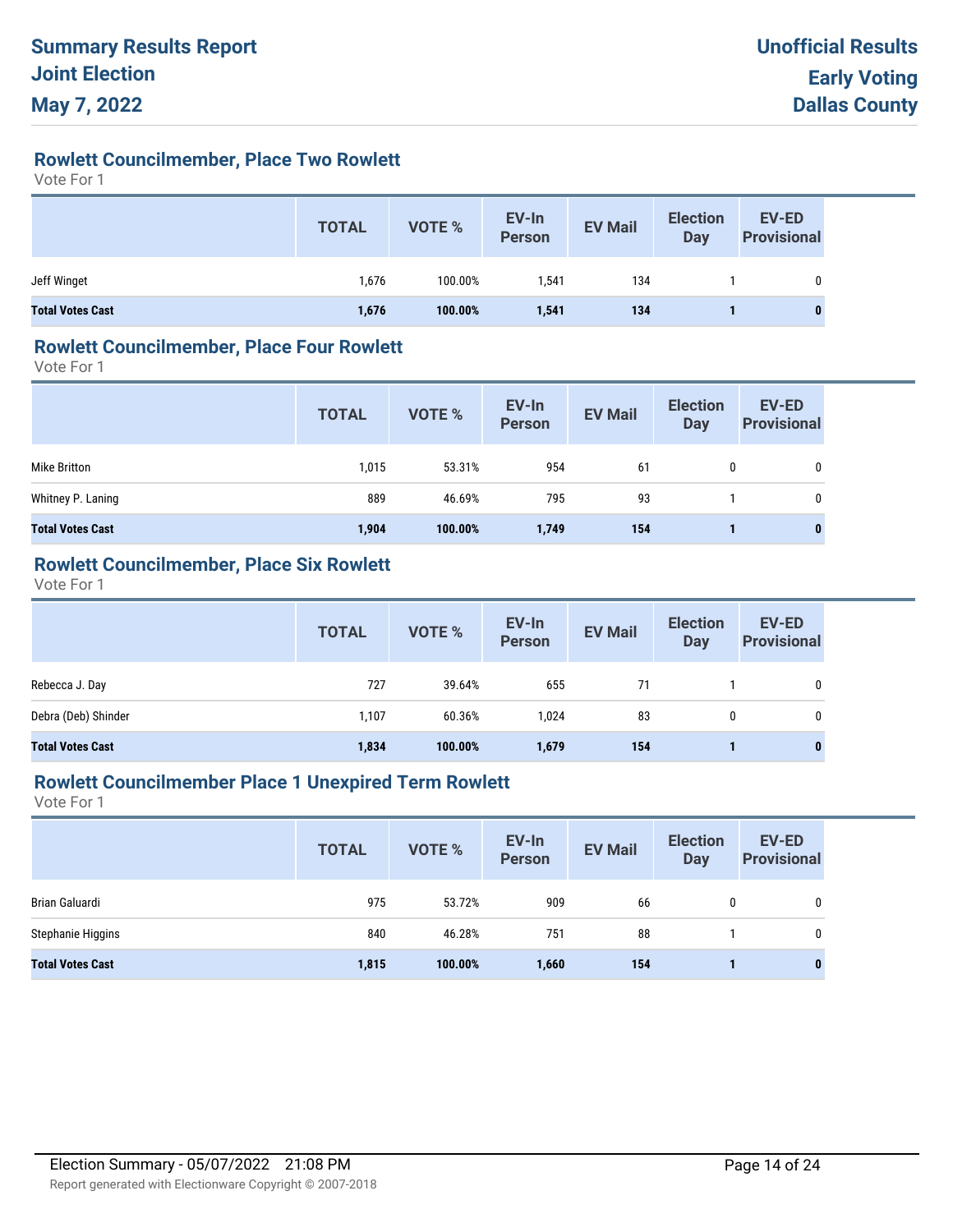## **Sachse Mayor Sachse**

Vote For 1

|                         | <b>TOTAL</b> | <b>VOTE %</b> | EV-In<br><b>Person</b> | <b>EV Mail</b> | <b>Election</b><br><b>Day</b> | EV-ED<br><b>Provisional</b> |
|-------------------------|--------------|---------------|------------------------|----------------|-------------------------------|-----------------------------|
| <b>Teddy Kinzer</b>     | 334          | 49.63%        | 325                    |                | 2                             | 0                           |
| Jeff Bickerstaff        | 339          | 50.37%        | 318                    | 20             |                               | 0                           |
| <b>Total Votes Cast</b> | 673          | 100.00%       | 643                    | 27             | 3                             | 0                           |

#### **Sachse For Member of Council, Place 5 Sachse**

Vote For 1

|                         | <b>TOTAL</b> | VOTE %  | EV-In<br>Person | <b>EV Mail</b> | <b>Election</b><br><b>Day</b> | EV-ED<br><b>Provisional</b> |
|-------------------------|--------------|---------|-----------------|----------------|-------------------------------|-----------------------------|
| Lindsay Buhler          | 406          | 64.04%  | 383             | 21             |                               | $\mathbf 0$                 |
| Spencer Hauenstein      | 228          | 35.96%  | 223             | b.             | 0                             | 0                           |
| <b>Total Votes Cast</b> | 634          | 100.00% | 606             | 26             | $\mathbf{2}$                  | $\bf{0}$                    |

## **Sachse For Member of Council, Place 6 Sachse**

Vote For 1

|                         | <b>TOTAL</b> | VOTE %  | EV-In<br>Person | <b>EV Mail</b> | <b>Election</b><br>Day | <b>EV-ED</b><br><b>Provisional</b> |
|-------------------------|--------------|---------|-----------------|----------------|------------------------|------------------------------------|
| Matt Prestenberg        | 384          | 61.34%  | 375             | 9              | 0                      | $\mathbf{0}$                       |
| Adrian Rodriguez        | 242          | 38.66%  | 222             | 17             |                        | 0                                  |
| <b>Total Votes Cast</b> | 626          | 100.00% | 597             | 26             | 3                      |                                    |

## **Wilmer For Member of Council Wilmer**

| <b>TOTAL</b> | <b>VOTE %</b> | EV-In<br><b>Person</b> | <b>EV Mail</b> | <b>Election</b><br><b>Day</b> | <b>EV-ED</b><br><b>Provisional</b> |
|--------------|---------------|------------------------|----------------|-------------------------------|------------------------------------|
| 22           | 16.92%        | 22                     | 0              | 0                             | 0                                  |
| 43           | 33.08%        | 37                     | 5              |                               | 0                                  |
| 40           | 30.77%        | 34                     | 5              |                               | 0                                  |
| 25           | 19.23%        | 24                     |                | $\mathbf 0$                   | 0                                  |
| 130          | 100.00%       | 117                    | 11             | $\overline{2}$                | $\bf{0}$                           |
|              |               |                        |                |                               |                                    |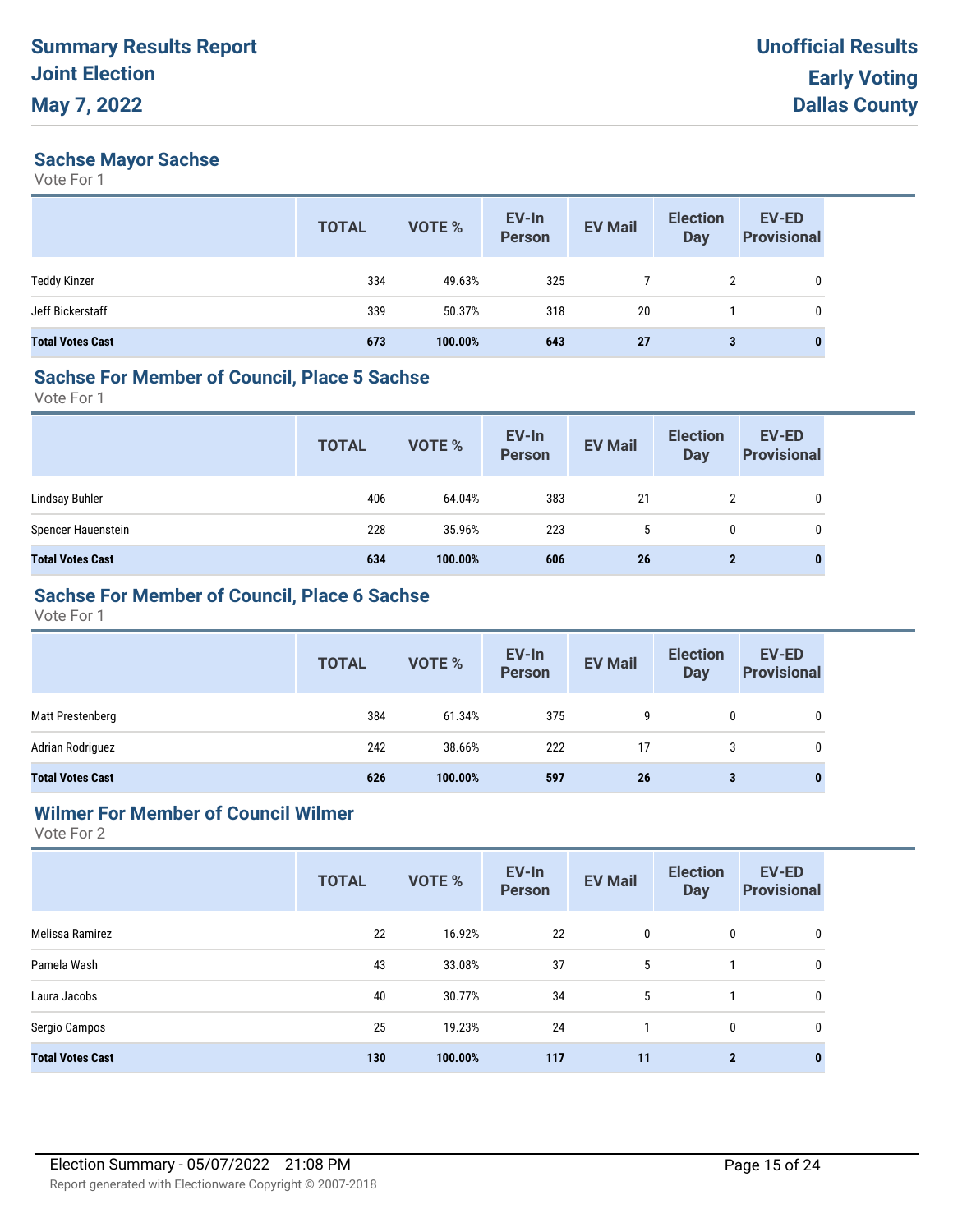# **Wilmer Proposition A**

Vote For 1

|                         | <b>TOTAL</b> | <b>VOTE %</b> | EV-In<br>Person | <b>EV Mail</b> | <b>Election</b><br>Day | <b>EV-ED</b><br><b>Provisional</b> |
|-------------------------|--------------|---------------|-----------------|----------------|------------------------|------------------------------------|
| Yes                     | 63           | 94.03%        | 56              | 6              |                        |                                    |
| No                      | 4            | 5.97%         | 4               | 0              | 0                      |                                    |
| <b>Total Votes Cast</b> | 67           | 100.00%       | 60              | 6              |                        | $\bf{0}$                           |

#### **Carrollton-Farmers Branch For Member(s) of Board of Trustees Carroll-Farmers Branch ISD** Vote For 3

|                         | <b>TOTAL</b> | VOTE %  | EV-In<br><b>Person</b> | <b>EV Mail</b> | <b>Election</b><br><b>Day</b> | <b>EV-ED</b><br><b>Provisional</b> |
|-------------------------|--------------|---------|------------------------|----------------|-------------------------------|------------------------------------|
| James Allen             | 490          | 6.30%   | 353                    | 111            | 26                            | 0                                  |
| James Allen             | 206          | 2.65%   | 165                    | $30\,$         | 11                            | 0                                  |
| James Allen             | 204          | 2.62%   | 163                    | 31             | $10$                          | 0                                  |
| Ileana Garza-Rojas      | 740          | 9.51%   | 571                    | 140            | 29                            | 0                                  |
| Ileana Garza-Rojas      | 472          | 6.07%   | 378                    | 66             | 28                            | 0                                  |
| Ileana Garza-Rojas      | 486          | 6.25%   | 404                    | 54             | 28                            | 0                                  |
| Kim Brady               | 892          | 11.46%  | 654                    | 206            | 32                            | 0                                  |
| Kim Brady               | 531          | 6.82%   | 440                    | 74             | 17                            | 0                                  |
| Kim Brady               | 481          | 6.18%   | 418                    | 51             | 12                            | 0                                  |
| <b>Tara Hrbacek</b>     | 1,074        | 13.80%  | 829                    | 200            | 45                            | 0                                  |
| <b>Tara Hrbacek</b>     | 320          | 4.11%   | 238                    | 57             | 25                            | 0                                  |
| <b>Tara Hrbacek</b>     | 281          | 3.61%   | 201                    | 59             | 21                            | 0                                  |
| Randy Schackmann        | 866          | 11.13%  | 632                    | 188            | 46                            | 0                                  |
| Randy Schackmann        | 423          | 5.44%   | 350                    | 47             | $26\,$                        | 0                                  |
| Randy Schackmann        | 315          | 4.05%   | 256                    | 39             | 20                            | 0                                  |
| <b>Total Votes Cast</b> | 7,781        | 100.00% | 6,052                  | 1,353          | 376                           | $\mathbf 0$                        |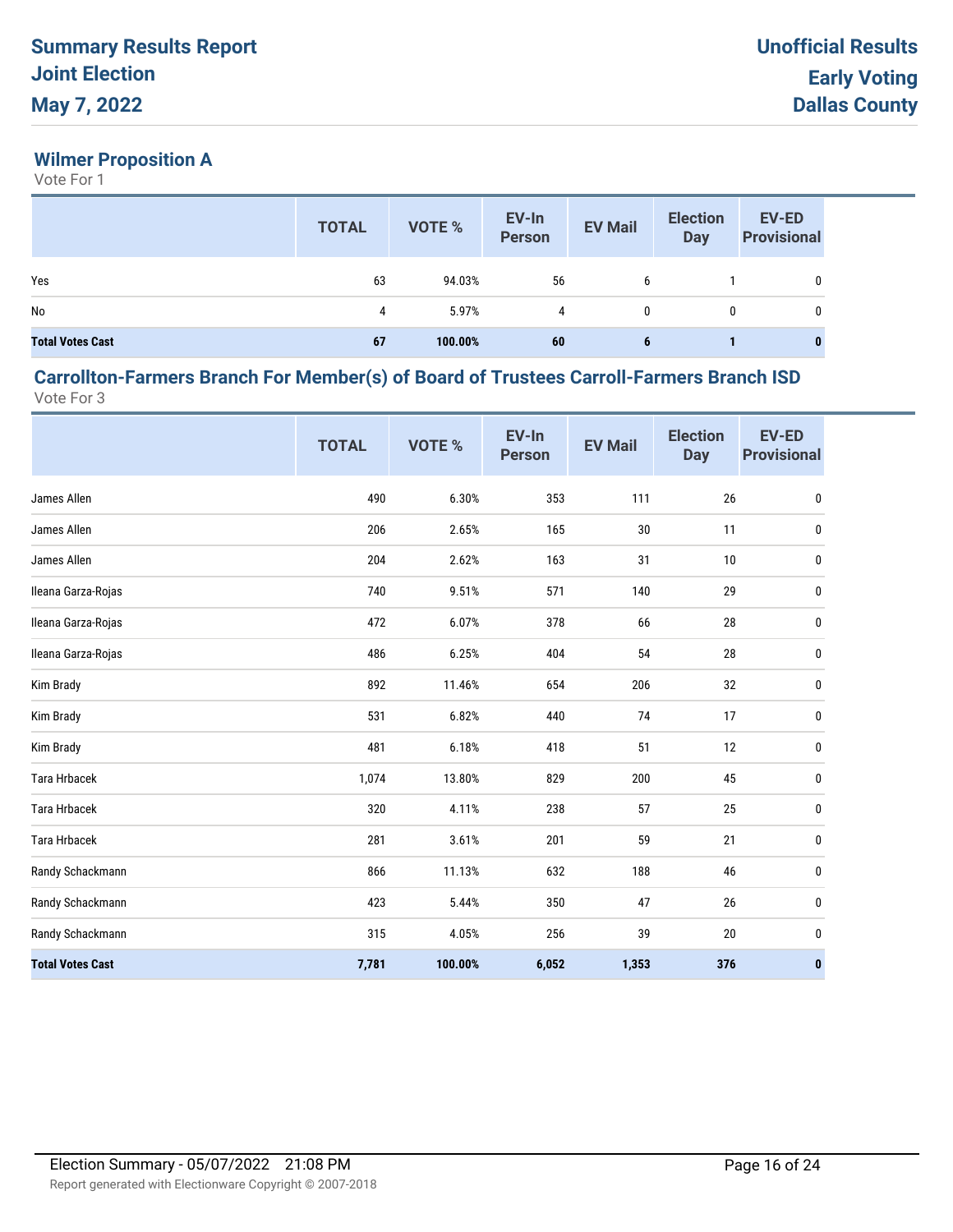# **Cedar Hill ISD For Member of Board of Trustees, Place 1 Cedar Hill ISD**

Vote For 1

|                         | <b>TOTAL</b> | VOTE %  | EV-In<br>Person | <b>EV Mail</b> | <b>Election</b><br>Day | <b>EV-ED</b><br><b>Provisional</b> |
|-------------------------|--------------|---------|-----------------|----------------|------------------------|------------------------------------|
| Gayle A. Sims           | 994          | 100.00% | 731             | 182            | 81                     | 0                                  |
| <b>Total Votes Cast</b> | 994          | 100.00% | 731             | 182            | 81                     | $\bf{0}$                           |

#### **Cedar Hill ISD For Member of Board of Trustees, Place 2 Cedar Hill ISD**

Vote For 1

|                         | <b>TOTAL</b> | <b>VOTE %</b> | EV-In<br><b>Person</b> | <b>EV Mail</b> | <b>Election</b><br><b>Day</b> | <b>EV-ED</b><br><b>Provisional</b> |
|-------------------------|--------------|---------------|------------------------|----------------|-------------------------------|------------------------------------|
| DeAundra Hurd           | 448          | 45.57%        | 343                    | 87             | 18                            | 0                                  |
| Carma Morgan            | 535          | 54.43%        | 382                    | 90             | 63                            | 0                                  |
| <b>Total Votes Cast</b> | 983          | 100.00%       | 725                    | 177            | 81                            | 0                                  |

#### **Coppell ISD For Member of Board of Trustees, Place 1 Coppell ISD**

Vote For 1

|                         | <b>TOTAL</b> | VOTE %  | EV-In<br><b>Person</b> | <b>EV Mail</b> | <b>Election</b><br>Day | <b>EV-ED</b><br><b>Provisional</b> |
|-------------------------|--------------|---------|------------------------|----------------|------------------------|------------------------------------|
| Leigh Walker            | 2,516        | 100.00% | 2,328                  | 169            | 19                     | 0                                  |
| <b>Total Votes Cast</b> | 2,516        | 100.00% | 2,328                  | 169            | 19                     |                                    |

#### **Coppell ISD For Member of Board of Trustees, Place 2 Coppell ISD**

Vote For 1

|                         | <b>TOTAL</b> | <b>VOTE %</b> | EV-In<br><b>Person</b> | <b>EV Mail</b> | <b>Election</b><br>Day | EV-ED<br><b>Provisional</b> |
|-------------------------|--------------|---------------|------------------------|----------------|------------------------|-----------------------------|
| Manish Sethi            | 2,392        | 100.00%       | 2,210                  | 159            | 23                     | 0                           |
| <b>Total Votes Cast</b> | 2,392        | 100.00%       | 2,210                  | 159            | 23                     | $\mathbf{0}$                |

#### **Coppell ISD For Member of Board of Trustees, Place 3 Coppell ISD**

|                            | <b>TOTAL</b> | <b>VOTE %</b> | EV-In<br><b>Person</b> | <b>EV Mail</b> | <b>Election</b><br>Day | EV-ED<br><b>Provisional</b> |
|----------------------------|--------------|---------------|------------------------|----------------|------------------------|-----------------------------|
| <b>Carol Lacey McGuire</b> | 1,022        | 32.93%        | 927                    | 89             | 6                      | 0                           |
| Anthony Hill               | 2,082        | 67.07%        | 1.951                  | 112            | 19                     | 0                           |
| <b>Total Votes Cast</b>    | 3,104        | 100.00%       | 2,878                  | 201            | 25                     |                             |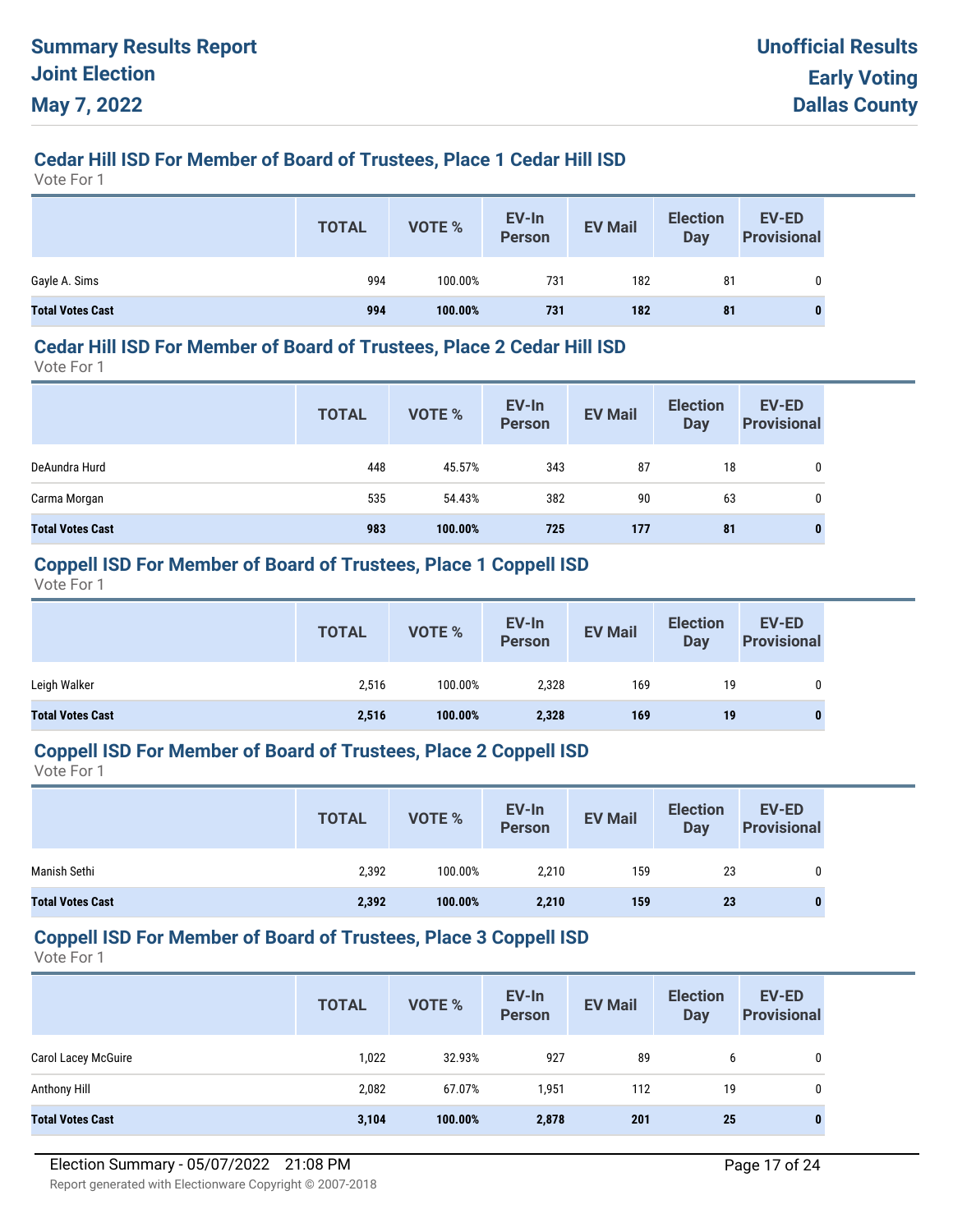## **Dallas ISD For Member of Board of Trustees, District 4 Dallas District 4**

Vote For 1

|                         | <b>TOTAL</b> | VOTE %  | EV-In<br>Person | <b>EV Mail</b> | <b>Election</b><br><b>Day</b> | EV-ED<br><b>Provisional</b> |
|-------------------------|--------------|---------|-----------------|----------------|-------------------------------|-----------------------------|
| Camile D. White         | 268          | 56.78%  | 176             | 90             | 2                             | 0                           |
| Karla Garcia            | 204          | 43.22%  | 136             | 62             | 6                             | 0                           |
| <b>Total Votes Cast</b> | 472          | 100.00% | 312             | 152            | 8                             | 0                           |

#### **Desoto ISD For Member of Board of Trustees, Place 1 Desoto ISD**

Vote For 1

|                         | <b>TOTAL</b> | <b>VOTE %</b> | EV-In<br><b>Person</b> | <b>EV Mail</b> | <b>Election</b><br><b>Day</b> | <b>EV-ED</b><br><b>Provisional</b> |
|-------------------------|--------------|---------------|------------------------|----------------|-------------------------------|------------------------------------|
| Cynthia Watson-Banks    | 1,064        | 43.46%        | 895                    | 165            | 4                             | 0                                  |
| Shanta Duren            | 488          | 19.93%        | 409                    | 78             |                               | 0                                  |
| Rickyl' Wesson          | 896          | 36.60%        | 802                    | 94             | 0                             | 0                                  |
| <b>Total Votes Cast</b> | 2,448        | 100.00%       | 2,106                  | 337            | 5                             | 0                                  |

## **Desoto ISD For Member of Board of Trustees, Place 2 Desoto ISD**

Vote For 1

|                         | <b>TOTAL</b> | <b>VOTE %</b> | EV-In<br><b>Person</b> | <b>EV Mail</b> | <b>Election</b><br><b>Day</b> | <b>EV-ED</b><br><b>Provisional</b> |
|-------------------------|--------------|---------------|------------------------|----------------|-------------------------------|------------------------------------|
| Terrence M. Gore        | 823          | 34.05%        | 694                    | 129            | 0                             | 0                                  |
| Chasiti McKissic        | 1,594        | 65.95%        | 1,388                  | 201            | 5                             | 0                                  |
| <b>Total Votes Cast</b> | 2,417        | 100.00%       | 2,082                  | 330            | 5                             | $\bf{0}$                           |

#### **Duncanville ISD For Member of Board of Trustees, Place 1 Duncanville ISD**

|                            | <b>TOTAL</b> | VOTE %  | EV-In<br><b>Person</b> | <b>EV Mail</b> | <b>Election</b><br>Day | EV-ED<br><b>Provisional</b> |
|----------------------------|--------------|---------|------------------------|----------------|------------------------|-----------------------------|
| <b>Tom Kennedy</b>         | 1,156        | 46.22%  | 1,012                  | 140            | 4                      | 0                           |
| Jacqueline (Jackie) Culton | 1,345        | 53.78%  | 1.149                  | 188            | 8                      | 0                           |
| <b>Total Votes Cast</b>    | 2,501        | 100.00% | 2,161                  | 328            | 12                     | $\mathbf{0}$                |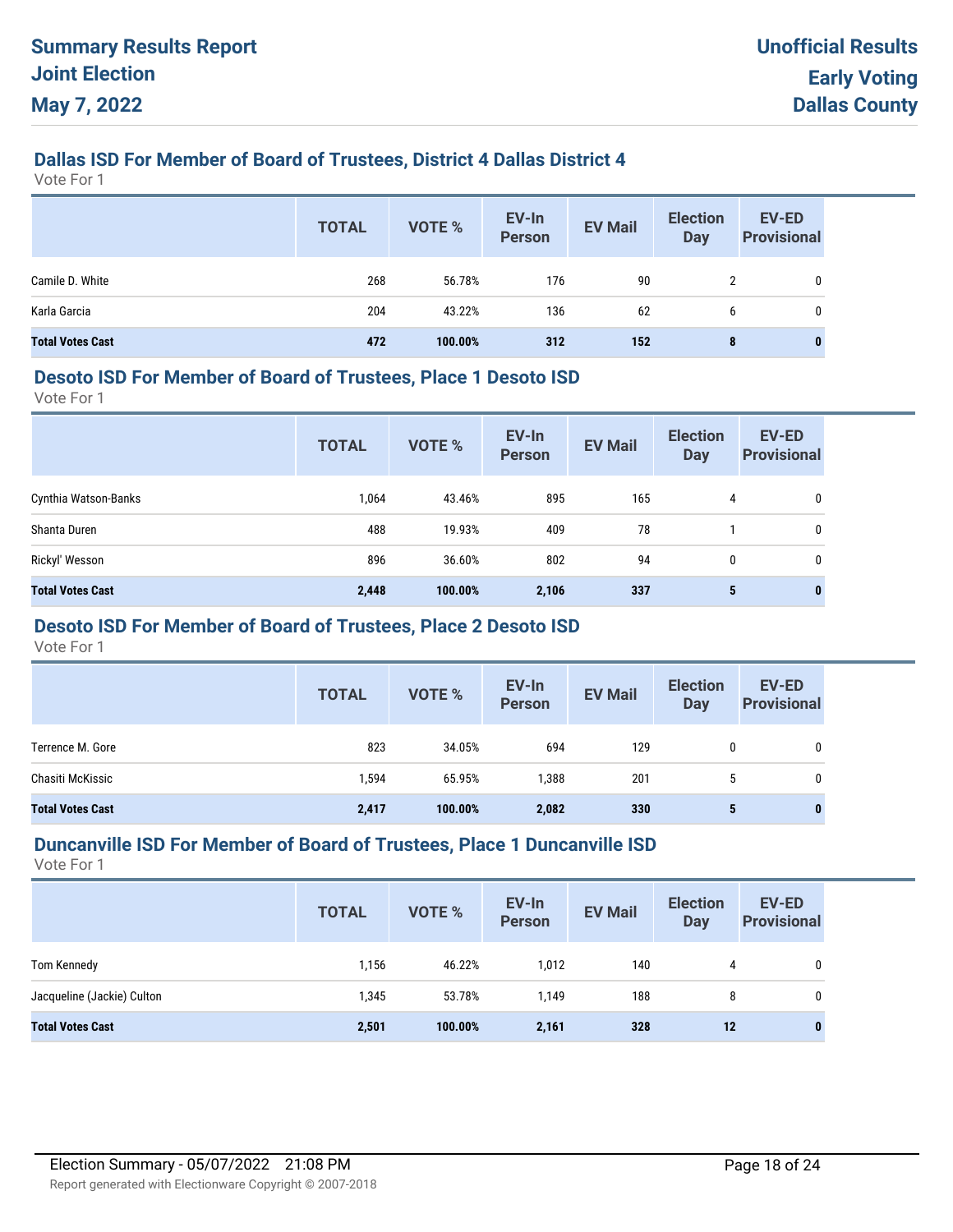# **Duncanville ISD For Member of Board of Trustees, Place 2 Duncanville ISD**

Vote For 1

|                         | <b>TOTAL</b> | VOTE %  | EV-In<br>Person | <b>EV Mail</b> | <b>Election</b><br>Day | <b>EV-ED</b><br><b>Provisional</b> |
|-------------------------|--------------|---------|-----------------|----------------|------------------------|------------------------------------|
| Coach Phil McNeely      | 2,235        | 100.00% | 1.927           | 298            | 10                     | 0                                  |
| <b>Total Votes Cast</b> | 2,235        | 100.00% | 1,927           | 298            | 10                     | $\mathbf{0}$                       |

### **Duncanville ISD For Member of Board of Trustees, Place 3 Duncanville ISD**

Vote For 1

|                         | <b>TOTAL</b> | <b>VOTE %</b> | EV-In<br>Person | <b>EV Mail</b> | <b>Election</b><br><b>Day</b> | <b>EV-ED</b><br><b>Provisional</b> |
|-------------------------|--------------|---------------|-----------------|----------------|-------------------------------|------------------------------------|
| Janet Veracruz          | 2,132        | 100.00%       | 1,832           | 289            | 11                            | 0                                  |
| <b>Total Votes Cast</b> | 2,132        | 100.00%       | 1,832           | 289            | 11                            |                                    |

# **Ferris ISD Proposition A Ferris ISD**

Vote For 1

|                         | <b>TOTAL</b> | <b>VOTE %</b> | EV-In<br>Person | <b>EV Mail</b> | <b>Election</b><br><b>Day</b> | <b>EV-ED</b><br><b>Provisional</b> |
|-------------------------|--------------|---------------|-----------------|----------------|-------------------------------|------------------------------------|
| For                     |              | 100.00%       |                 | 0              | 0                             | 0                                  |
| Against                 | 0            | 0.00%         | $\mathbf{0}$    | 0              | $\mathbf{0}$                  | 0                                  |
| <b>Total Votes Cast</b> |              | 100.00%       |                 | 0              | 0                             | 0                                  |

## **Ferris ISD Proposition B Ferris ISD**

|                         | <b>TOTAL</b> | <b>VOTE %</b> | EV-In<br>Person | <b>EV Mail</b> | <b>Election</b><br><b>Day</b> | EV-ED<br><b>Provisional</b> |
|-------------------------|--------------|---------------|-----------------|----------------|-------------------------------|-----------------------------|
| For                     |              | 100.00%       |                 | $\mathbf{0}$   | 0                             | 0                           |
| Against                 | 0            | 0.00%         | 0               | 0              | 0                             | 0                           |
| <b>Total Votes Cast</b> |              | 100.00%       |                 | 0              | $\bf{0}$                      | $\bf{0}$                    |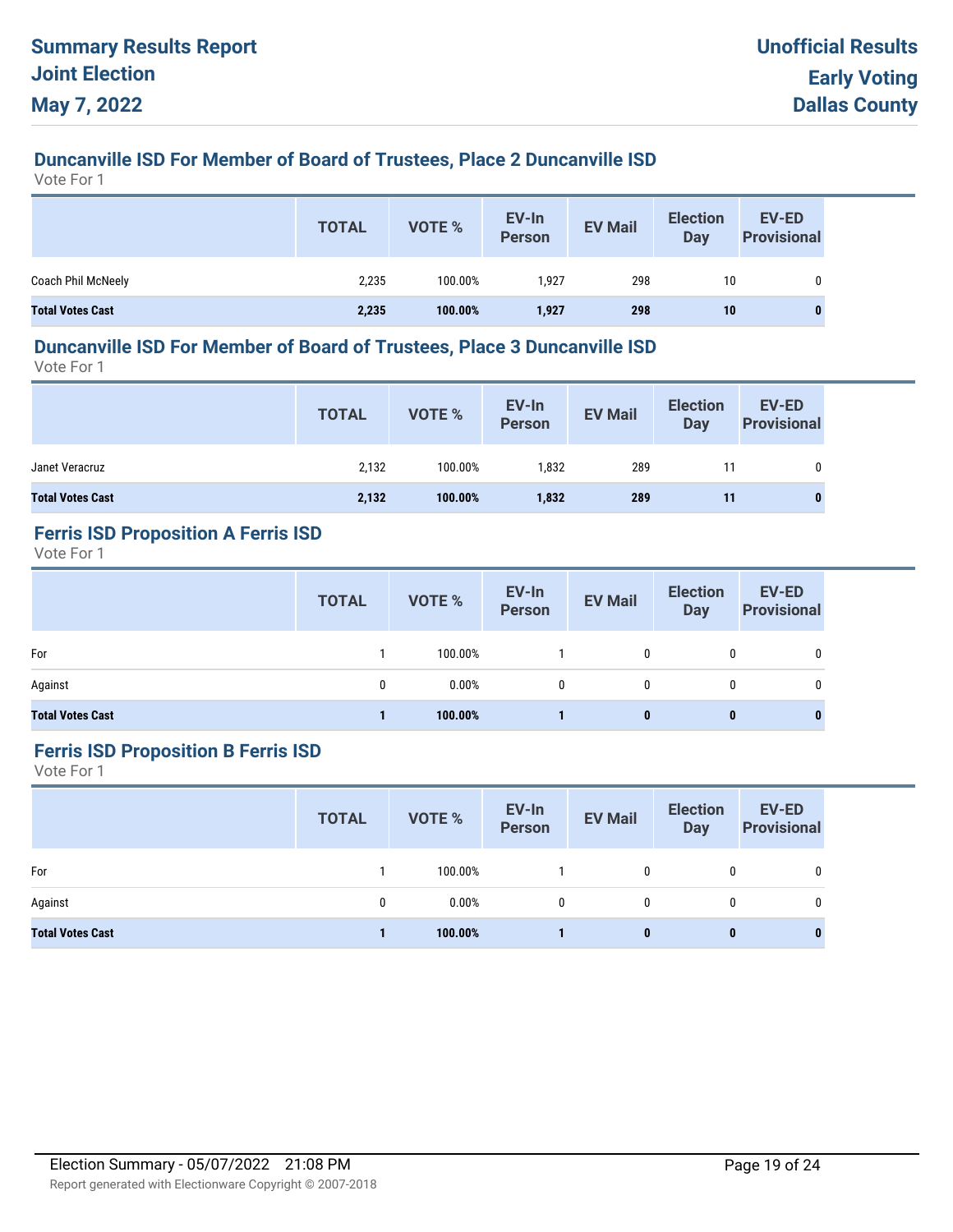**Ferris ISD Proposition C Ferris ISD**

Vote For 1

|                         | <b>TOTAL</b> | <b>VOTE %</b> | EV-In<br><b>Person</b> | <b>EV Mail</b> | <b>Election</b><br>Day | <b>EV-ED</b><br><b>Provisional</b> |
|-------------------------|--------------|---------------|------------------------|----------------|------------------------|------------------------------------|
| For                     | 0            | 0.00%         | 0                      | 0              | 0                      | 0                                  |
| Against                 |              | 100.00%       |                        | 0              | 0                      | 0                                  |
| <b>Total Votes Cast</b> |              | 100.00%       |                        | 0              | 0                      |                                    |

#### **Garland ISD For Member of Board of Trustees, Place 1 Garland ISD**

Vote For 1

|                         | <b>TOTAL</b> | VOTE %  | EV-In<br>Person | <b>EV Mail</b> | <b>Election</b><br>Day | <b>EV-ED</b><br><b>Provisional</b> |
|-------------------------|--------------|---------|-----------------|----------------|------------------------|------------------------------------|
| <b>Bob Duckworth</b>    | 2,235        | 39.75%  | 1,856           | 377            | 2                      | 0                                  |
| Larry Glick             | 3,387        | 60.25%  | 2,832           | 548            |                        | 0                                  |
| <b>Total Votes Cast</b> | 5,622        | 100.00% | 4,688           | 925            | 9                      | 0                                  |

## **Garland ISD For Member of Board of Trustees, Place 2 Garland ISD**

Vote For 1

|                         | <b>TOTAL</b> | VOTE %  | EV-In<br>Person | <b>EV Mail</b> | <b>Election</b><br><b>Day</b> | <b>EV-ED</b><br><b>Provisional</b> |
|-------------------------|--------------|---------|-----------------|----------------|-------------------------------|------------------------------------|
| Johnny Beach            | 4,786        | 100.00% | 3,982           | 795            |                               |                                    |
| <b>Total Votes Cast</b> | 4,786        | 100.00% | 3,982           | 795            |                               |                                    |

## **Garland ISD For Member of Board of Trustees, Place 3 Garland ISD**

|                         | <b>TOTAL</b> | <b>VOTE %</b> | EV-In<br>Person | <b>EV Mail</b> | <b>Election</b><br><b>Day</b> | EV-ED<br><b>Provisional</b> |
|-------------------------|--------------|---------------|-----------------|----------------|-------------------------------|-----------------------------|
| Linda Griffin           | 4,738        | 100.00%       | 3,903           | 826            |                               | 0                           |
| <b>Total Votes Cast</b> | 4,738        | 100.00%       | 3,903           | 826            |                               | 0                           |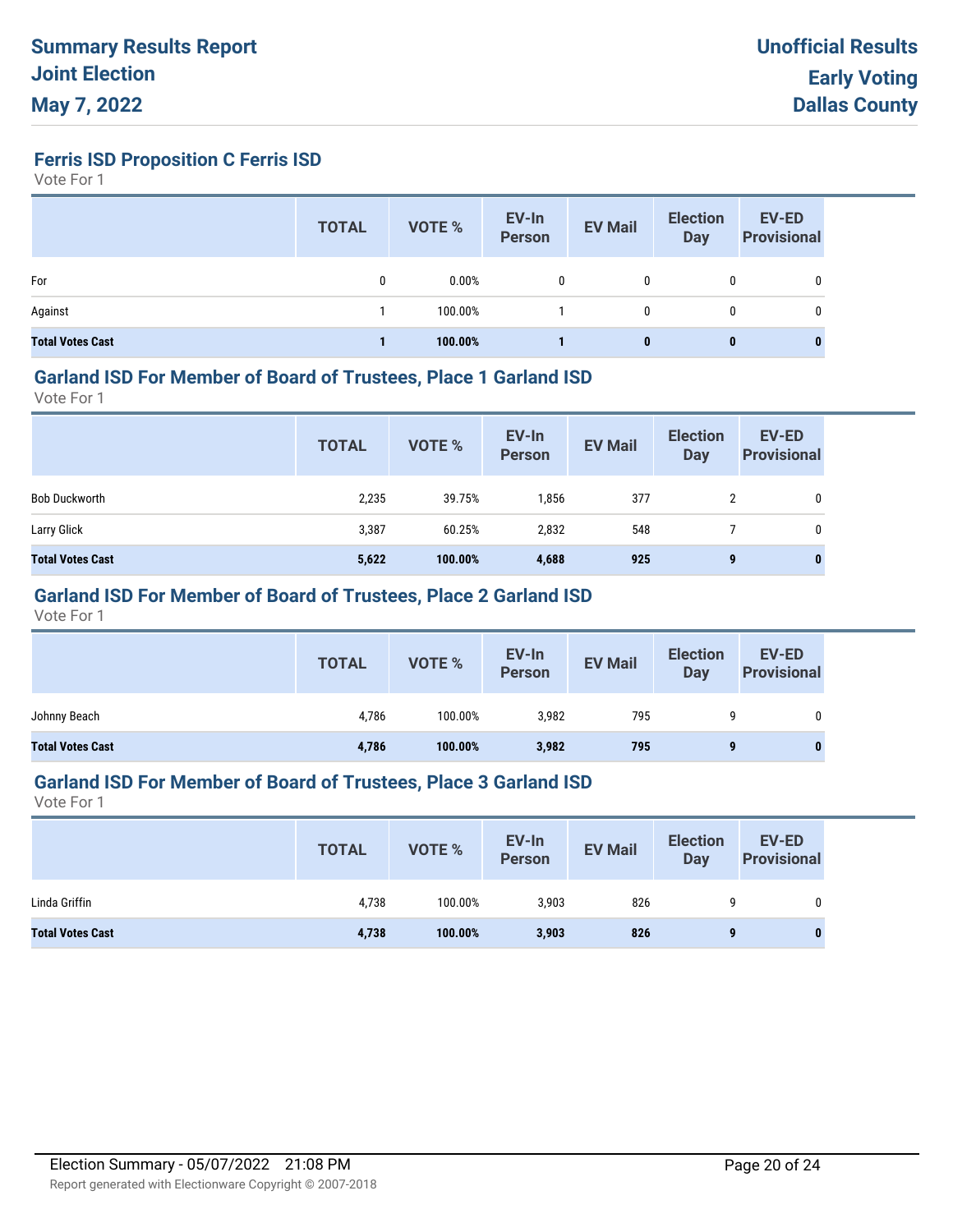# **Grand Prairie ISD For Member of Board of Trustees, Place 7, At Large Grand Prairie ISD**

Vote For 1

|                         | <b>TOTAL</b> | <b>VOTE %</b> | EV-In<br><b>Person</b> | <b>EV Mail</b> | <b>Election</b><br><b>Day</b> | <b>EV-ED</b><br><b>Provisional</b> |
|-------------------------|--------------|---------------|------------------------|----------------|-------------------------------|------------------------------------|
| Amber Moffitt           | 838          | 39.32%        | 724                    | 112            | 2                             | 0                                  |
| <b>Burke Hall</b>       | 826          | 38.76%        | 726                    | 99             |                               | 0                                  |
| Patty Harris            | 467          | 21.91%        | 403                    | 63             |                               | 0                                  |
| <b>Total Votes Cast</b> | 2,131        | 100.00%       | 1,853                  | 274            | 4                             | $\bf{0}$                           |

#### **Grand Prairie ISD For Member of Board of Trustees, District 6 Grand Prairie Dist 6**

Vote For 1

|                         | <b>TOTAL</b> | VOTE %  | EV-In<br>Person | <b>EV Mail</b> | <b>Election</b><br>Day | EV-ED<br><b>Provisional</b> |
|-------------------------|--------------|---------|-----------------|----------------|------------------------|-----------------------------|
| <b>Chris Riddick</b>    | 368          | 38.45%  | 331             | 37             |                        | 0                           |
| <b>Emily Liles</b>      | 589          | 61.55%  | 552             | 36             |                        | 0                           |
| <b>Total Votes Cast</b> | 957          | 100.00% | 883             | 73             |                        | $\mathbf{0}$                |

## **Highland Park ISD For Member of Board of Trustees, Place 3 Highland Park ISD**

Vote For 1

|                         | <b>TOTAL</b> | VOTE %  | EV-In<br>Person | <b>EV Mail</b> | <b>Election</b><br>Day | <b>EV-ED</b><br><b>Provisional</b> |
|-------------------------|--------------|---------|-----------------|----------------|------------------------|------------------------------------|
| <b>Bryce Benson</b>     | 6,248        | 100.00% | 4,307           | 200            | 1,741                  | 0                                  |
| <b>Total Votes Cast</b> | 6,248        | 100.00% | 4,307           | 200            | 1,741                  |                                    |

#### **Highland Park ISD For Member of Board of Trustees, Place 4 Highland Park ISD**

|                         | <b>TOTAL</b> | VOTE %  | EV-In<br><b>Person</b> | <b>EV Mail</b> | <b>Election</b><br><b>Day</b> | <b>EV-ED</b><br><b>Provisional</b> |
|-------------------------|--------------|---------|------------------------|----------------|-------------------------------|------------------------------------|
| Jae Ellis               | 4,130        | 50.88%  | 2,877                  | 175            | 1,078                         | 0                                  |
| <b>Tyler Beeson</b>     | 3,987        | 49.12%  | 2,621                  | 105            | 1,261                         | 0                                  |
| <b>Total Votes Cast</b> | 8,117        | 100.00% | 5,498                  | 280            | 2,339                         | 0                                  |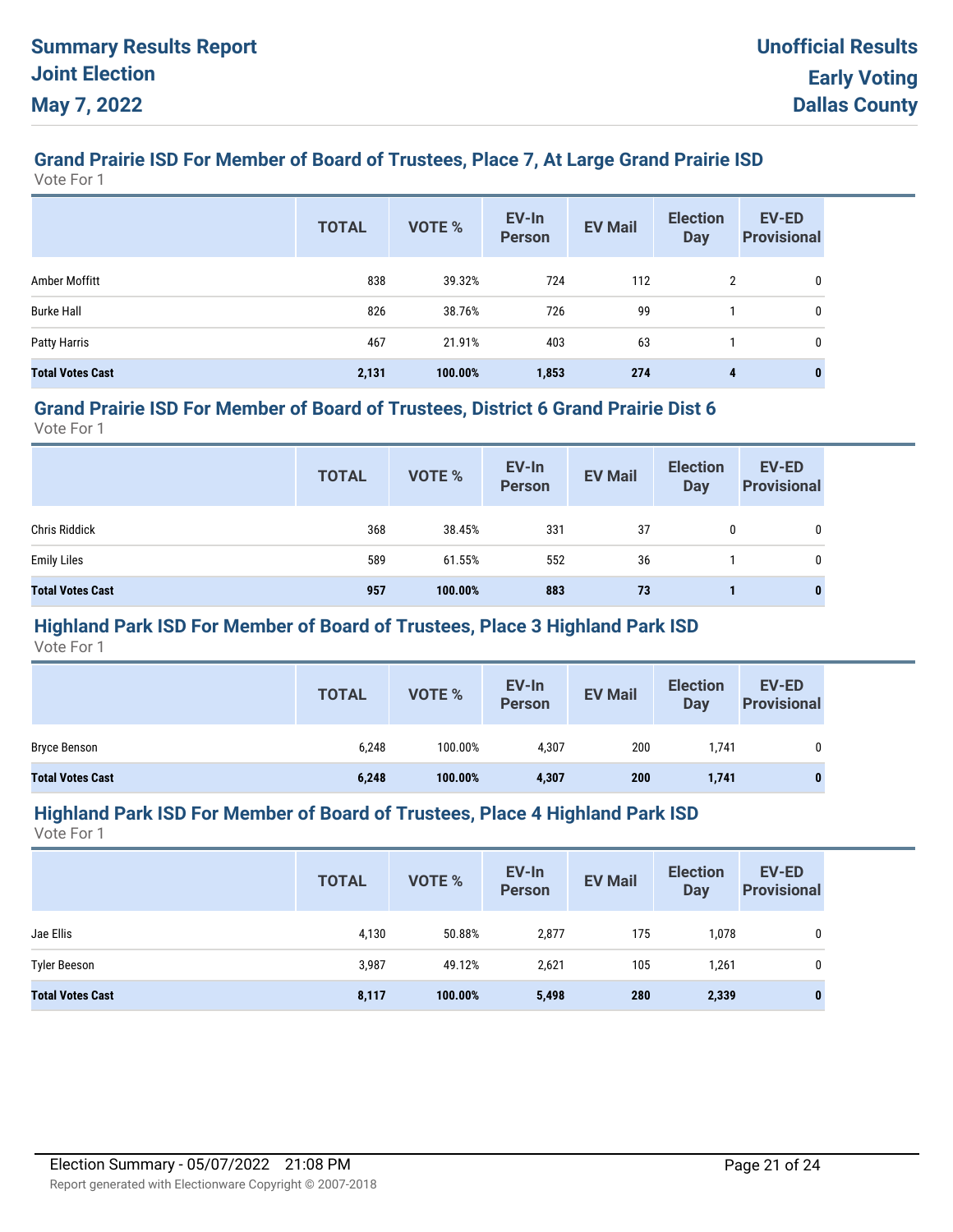# **Highland Park ISD For Member of Board of Trustees, Place 5 Highland Park ISD**

Vote For 1

|                         | <b>TOTAL</b> | <b>VOTE %</b> | EV-In<br>Person | <b>EV Mail</b> | <b>Election</b><br><b>Day</b> | <b>EV-ED</b><br><b>Provisional</b> |
|-------------------------|--------------|---------------|-----------------|----------------|-------------------------------|------------------------------------|
| Ellen Lee               | 4,779        | 58.91%        | 3,356           | 190            | 1,233                         | 0                                  |
| <b>Spencer Siino</b>    | 3,333        | 41.09%        | 2,149           | 86             | 1,098                         | 0                                  |
| <b>Total Votes Cast</b> | 8,112        | 100.00%       | 5,505           | 276            | 2,331                         | 0                                  |

#### **Irving ISD For Member of Board of Trustees, District 5 Irving Dist 5**

Vote For 1

|                         | <b>TOTAL</b> | VOTE %  | EV-In<br>Person | <b>EV Mail</b> | <b>Election</b><br>Day | <b>EV-ED</b><br><b>Provisional</b> |
|-------------------------|--------------|---------|-----------------|----------------|------------------------|------------------------------------|
| A.D. Jenkins            | 403          | 79.17%  | 260             | 42             | 101                    | 0                                  |
| Jim Scrivner            | 106          | 20.83%  | 73              | 3              | 30                     | 0                                  |
| <b>Total Votes Cast</b> | 509          | 100.00% | 333             | 45             | 131                    | 0                                  |

## **Lancaster ISD For Member of Board of Trustees, District 3 Lancaster Dist 3**

Vote For 1

|                         | <b>TOTAL</b> | VOTE %  | EV-In<br>Person | <b>EV Mail</b> | <b>Election</b><br><b>Day</b> | <b>EV-ED</b><br><b>Provisional</b> |
|-------------------------|--------------|---------|-----------------|----------------|-------------------------------|------------------------------------|
| Temika S. Whitfield     | 82           | 65.60%  | 77              | 5              | 0                             | 0                                  |
| Sharonda Phenque Betts  | 43           | 34.40%  | 35              | 8              | 0                             | 0                                  |
| <b>Total Votes Cast</b> | 125          | 100.00% | 112             | 13             | 0                             | $\bf{0}$                           |

## **Lancaster ISD For Member of Board of Trustees, District 6 Lancaster Dist 6**

|                         | <b>TOTAL</b> | VOTE %  | EV-In<br><b>Person</b> | <b>EV Mail</b> | <b>Election</b><br><b>Day</b> | <b>EV-ED</b><br><b>Provisional</b> |
|-------------------------|--------------|---------|------------------------|----------------|-------------------------------|------------------------------------|
| Chenique Lewis          | 21           | 9.55%   | 20                     |                | 0                             | 0                                  |
| Deshia Renae Lee        | 77           | 35.00%  | 71                     | 6              | 0                             | 0                                  |
| Carolyn Ann Morris      | 122          | 55.45%  | 107                    | 15             | 0                             | 0                                  |
| <b>Total Votes Cast</b> | 220          | 100.00% | 198                    | 22             | $\mathbf{0}$                  | $\bf{0}$                           |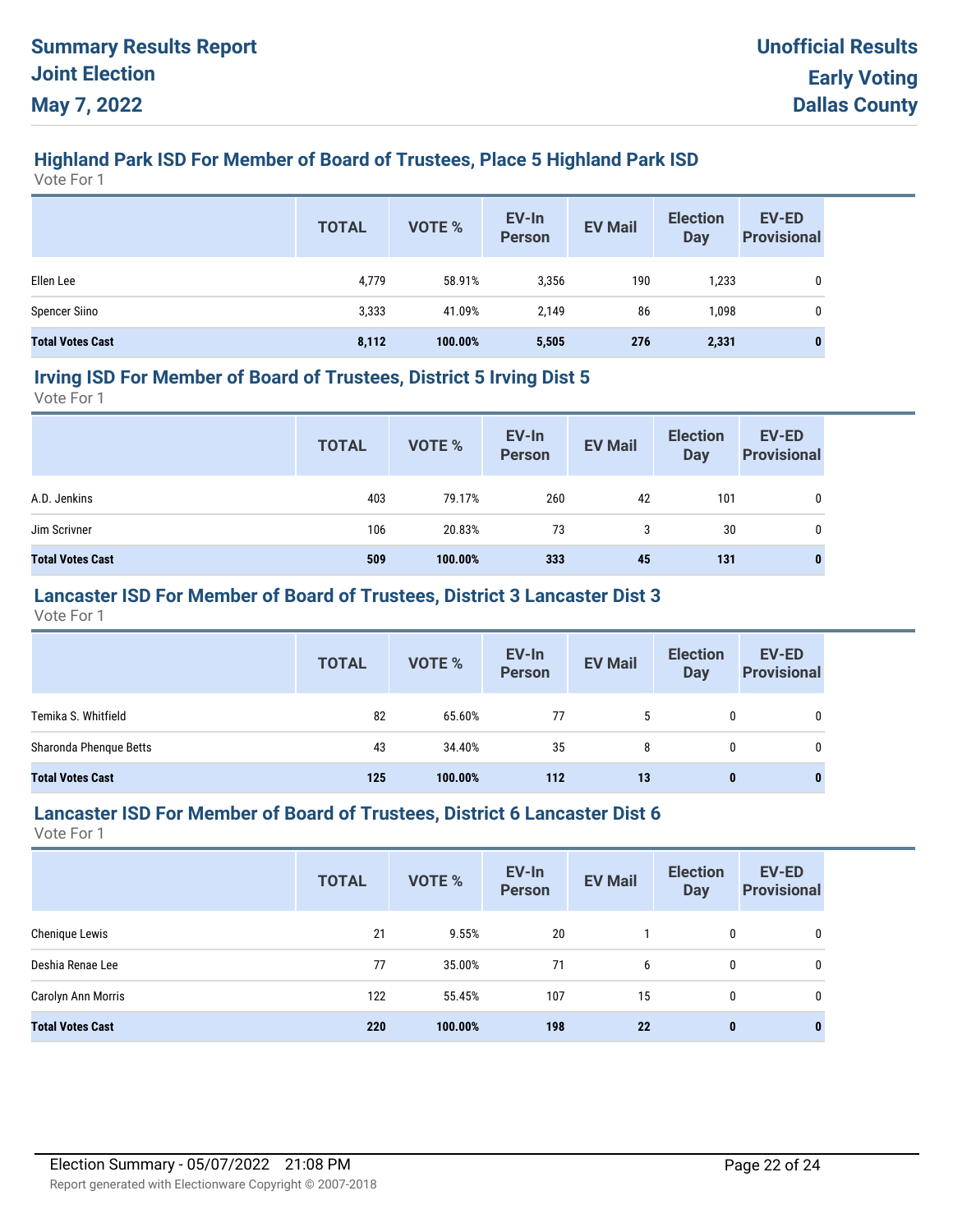## **Richardson ISD For Member of Council, Single Member District 2 Richardson Dist 2**

Vote For 1

|                         | <b>TOTAL</b> | <b>VOTE %</b> | EV-In<br><b>Person</b> | <b>EV Mail</b> | <b>Election</b><br><b>Day</b> | <b>EV-ED</b><br><b>Provisional</b> |
|-------------------------|--------------|---------------|------------------------|----------------|-------------------------------|------------------------------------|
| <b>Sherry Clemens</b>   | 915          | 42.24%        | 738                    | 107            | 70                            | 0                                  |
| Vanessa Pacheco         | 838          | 38.69%        | 624                    | 116            | 98                            | 0                                  |
| Eron Linn               | 413          | 19.07%        | 283                    | 100            | 30                            | 0                                  |
| <b>Total Votes Cast</b> | 2,166        | 100.00%       | 1,645                  | 323            | 198                           | 0                                  |

#### **Richardson ISD For Member of Council, Single Member District 4 Richardson Dist 4**

Vote For 1

|                         | <b>TOTAL</b> | <b>VOTE %</b> | EV-In<br>Person | <b>EV Mail</b> | <b>Election</b><br>Day | <b>EV-ED</b><br><b>Provisional</b> |
|-------------------------|--------------|---------------|-----------------|----------------|------------------------|------------------------------------|
| Regina Harris           | 243          | 100.00%       | 160             | 82             |                        | 0                                  |
| <b>Total Votes Cast</b> | 243          | 100.00%       | 160             | 82             |                        | 0                                  |

#### **Richardson ISD For Member of Council, Single Member District 5 Richardson Dist 5**

Vote For 1

|                         | <b>TOTAL</b> | VOTE %  | EV-In<br><b>Person</b> | <b>EV Mail</b> | <b>Election</b><br><b>Day</b> | EV-ED<br><b>Provisional</b> |
|-------------------------|--------------|---------|------------------------|----------------|-------------------------------|-----------------------------|
| Rachel McGowan          | 1,672        | 50.12%  | 1,474                  | 188            | 10                            | 0                           |
| Kile Brown              | 326          | 9.77%   | 253                    | 72             |                               | 0                           |
| Jan Stell               | 1,338        | 40.11%  | 1,224                  | 110            | 4                             | 0                           |
| <b>Total Votes Cast</b> | 3,336        | 100.00% | 2,951                  | 370            | 15                            | $\mathbf{0}$                |

# **Dallas College For Member of Board of Trustees, District 1 (Unexpired Term) District 1**

|                           | <b>TOTAL</b> | <b>VOTE %</b> | EV-In<br><b>Person</b> | <b>EV Mail</b> | <b>Election</b><br><b>Day</b> | <b>EV-ED</b><br><b>Provisional</b> |
|---------------------------|--------------|---------------|------------------------|----------------|-------------------------------|------------------------------------|
| Lynn Davenport            | 2,983        | 32.29%        | 2,366                  | 493            | 124                           | 0                                  |
| Catalina E. Garcia        | 3,130        | 33.89%        | 2,376                  | 578            | 176                           | 0                                  |
| Gretchen Minyard Williams | 3,124        | 33.82%        | 2,199                  | 825            | 100                           | 0                                  |
| <b>Total Votes Cast</b>   | 9,237        | 100.00%       | 6,941                  | 1,896          | 400                           | 0                                  |